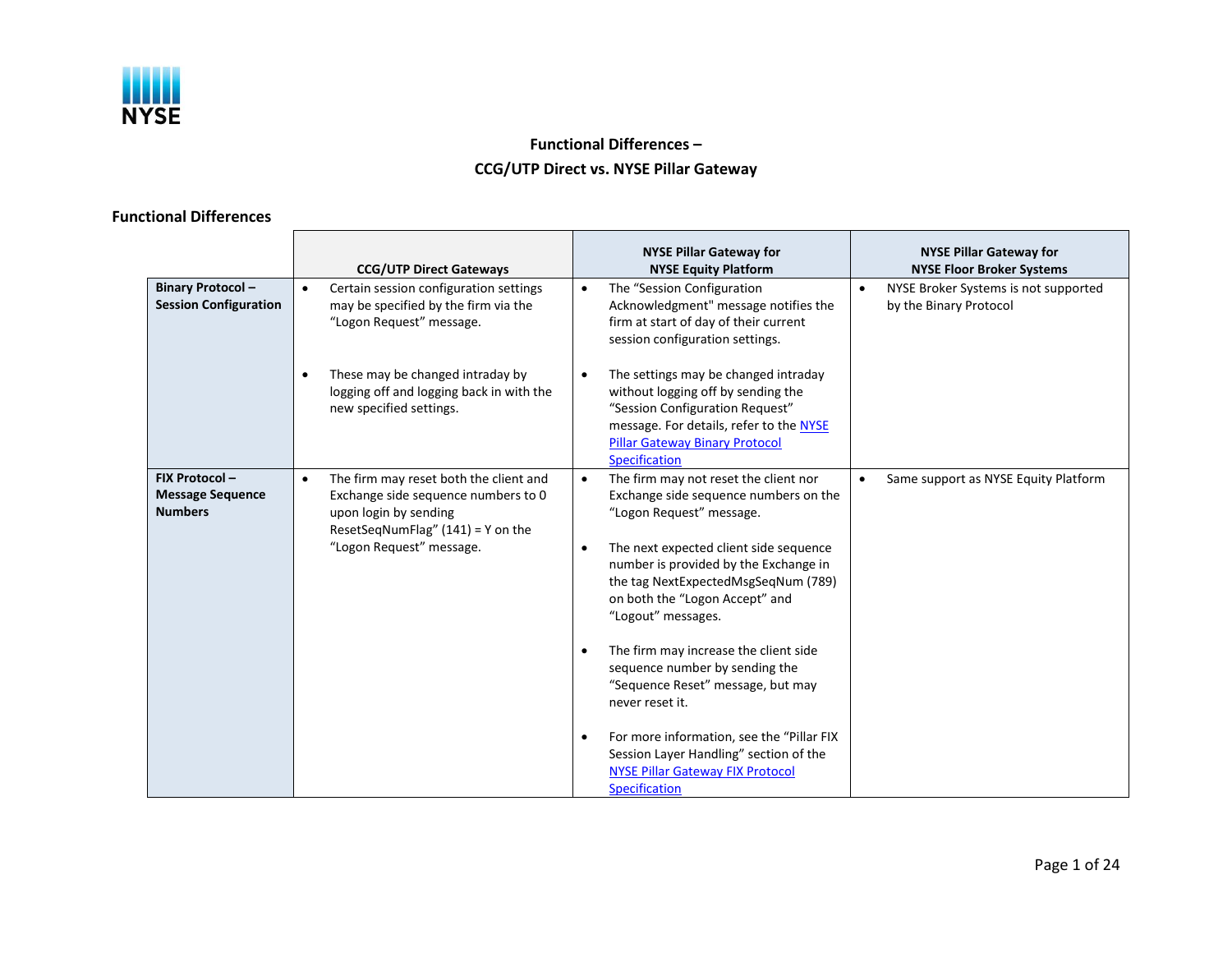|                                             | <b>CCG/UTP Direct Gateways</b>                                                                                                            | <b>NYSE Pillar Gateway for</b><br><b>NYSE Equity Platform</b>                                                                                                                                                                                                                                                                                                                                                                | <b>NYSE Pillar Gateway for</b><br><b>NYSE Floor Broker Systems</b>                                                           |
|---------------------------------------------|-------------------------------------------------------------------------------------------------------------------------------------------|------------------------------------------------------------------------------------------------------------------------------------------------------------------------------------------------------------------------------------------------------------------------------------------------------------------------------------------------------------------------------------------------------------------------------|------------------------------------------------------------------------------------------------------------------------------|
| <b>FIX Protocol - Session</b><br>Layer      | A Heartbeat Interval of either 30 seconds<br>$\bullet$<br>or 60 seconds must be specified by the<br>firm via the "Logon Request" message. | A Heartbeat Interval with a value<br>$\bullet$<br>between 1 and 60 seconds must be<br>specified by the firm via the "Logon<br>Request." One missed heartbeat will<br>result in a test request from Pillar. Two<br>missed heartbeats will result in an<br>unsolicited logout and closure of the TCP<br>connection by Pillar.                                                                                                  | Same support as NYSE Equity Platform<br>$\bullet$                                                                            |
|                                             | The value provided by the firm in<br>٠<br>SendingTime (52) is not validated.                                                              | SendingTime (52) is required on all<br>$\bullet$<br>incoming Session and Application Layer<br>messages, represented in UTC with<br>millisecond resolution. Pillar will convert<br>the value provided by the firm to local<br>time and validate that it matches the<br>current business day. If not, the message<br>will be rejected.<br>The Exchange will provide the tag<br>$\bullet$<br>SessionStatus (1409) on the "Logon |                                                                                                                              |
|                                             |                                                                                                                                           | Accept" and "Logout" messages to<br>indicate whether the session is active,<br>logged out, or failed login due to invalid<br>username/password.                                                                                                                                                                                                                                                                              |                                                                                                                              |
| <b>Inbound Message</b><br><b>Throttling</b> | Inbound messages are throttled on a<br>$\bullet$<br>per-session basis at a rate of 1000<br>messages/1 rolling second.                     | Inbound messages are throttled on a<br>$\bullet$<br>per-session basis at a rate of 500<br>messages/100 rolling milliseconds.                                                                                                                                                                                                                                                                                                 | Inbound messages are throttled on a<br>$\bullet$<br>per-session basis at a rate of 500<br>messages/100 rolling milliseconds. |
|                                             |                                                                                                                                           | Outbound Acknowledgments indicate<br>$\bullet$<br>when the corresponding inbound Order,<br>Cancel/Replace Request, Modify<br>Request, Cancel Request, or Bulk Cancel<br>Request was throttled - binary<br>BitfieldFlowIndicator field; FIX tag<br>FlowIndicator (20005).                                                                                                                                                     | All other support for the NYSE Equities<br>$\bullet$<br>Platform is not available for NYSE Broker<br>systems.                |
|                                             |                                                                                                                                           | NYSE Pillar Binary Gateway sessions<br>$\bullet$<br>have an option to specify in the "Login"<br>request message to queue and reject                                                                                                                                                                                                                                                                                          |                                                                                                                              |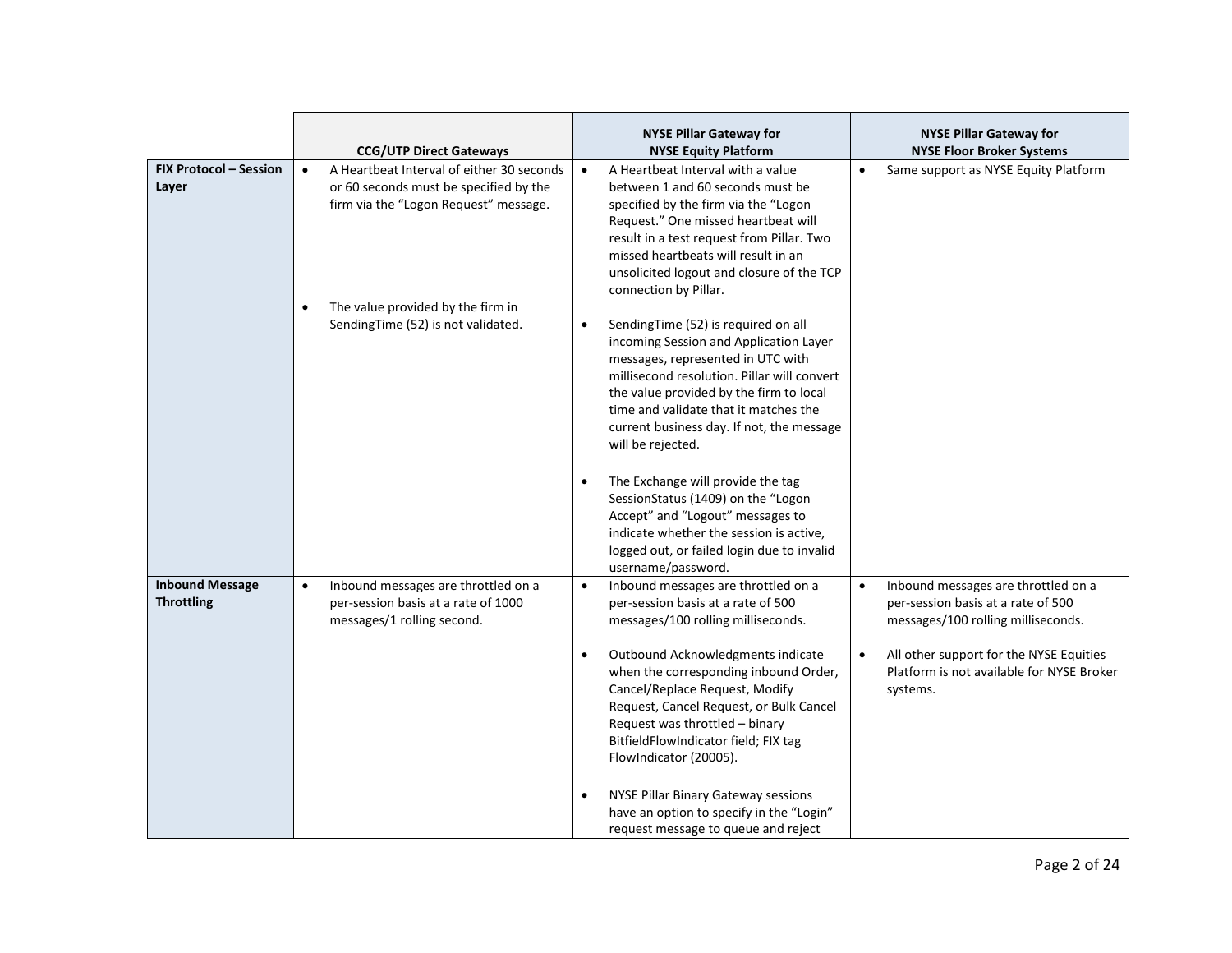|                                | <b>NYSE Pillar Gateway for</b>                                           | <b>NYSE Pillar Gateway for</b>   |
|--------------------------------|--------------------------------------------------------------------------|----------------------------------|
| <b>CCG/UTP Direct Gateways</b> | <b>NYSE Equity Platform</b>                                              | <b>NYSE Floor Broker Systems</b> |
|                                | new inbound Orders when throttled,                                       |                                  |
|                                | instead of the default behavior to queue                                 |                                  |
|                                | and process the messages as the throttle                                 |                                  |
|                                | rate allows.                                                             |                                  |
|                                |                                                                          |                                  |
|                                | *New order messages will be rejected                                     |                                  |
|                                | <78 - Throttle Reject>                                                   |                                  |
|                                | *Cancel, Modify and Bulk Cancel                                          |                                  |
|                                | messages will be processed as if queued                                  |                                  |
|                                |                                                                          |                                  |
|                                | *Cancel portions of Cancel Replace                                       |                                  |
|                                | messages will be processed as if queued.                                 |                                  |
|                                | The Exchange will send the following                                     |                                  |
|                                | response messages:                                                       |                                  |
|                                |                                                                          |                                  |
|                                | UROUT for the cancelled order with<br>BitfieldFlowIndicator, "Throttled" |                                  |
|                                | bit set to '1' (Inbound Message was                                      |                                  |
|                                | Throttled)                                                               |                                  |
|                                |                                                                          |                                  |
|                                | Cancel/Replace Reject with <78 -                                         |                                  |
|                                | Throttle Reject>                                                         |                                  |
|                                |                                                                          |                                  |
|                                | For DMM multi-message - regardless of                                    |                                  |
|                                | session configuration selected upon                                      |                                  |
|                                | login, Pillar Gateway will always treat a                                |                                  |
|                                | multi-message as Queue and Process.                                      |                                  |
|                                | TG Begin, TG End, and all messages in                                    |                                  |
|                                | between will be queued and processed                                     |                                  |
|                                | even if the session is configured for                                    |                                  |
|                                | queue and reject.                                                        |                                  |
|                                |                                                                          |                                  |
|                                | For more details, see the NYSE Pillar                                    |                                  |
|                                | <b>Stream Protocol Specification and the</b>                             |                                  |
|                                | "Message Throttling" section of the                                      |                                  |
|                                | <b>NYSE Pillar Gateway Binary Protocol</b>                               |                                  |
|                                | Specification                                                            |                                  |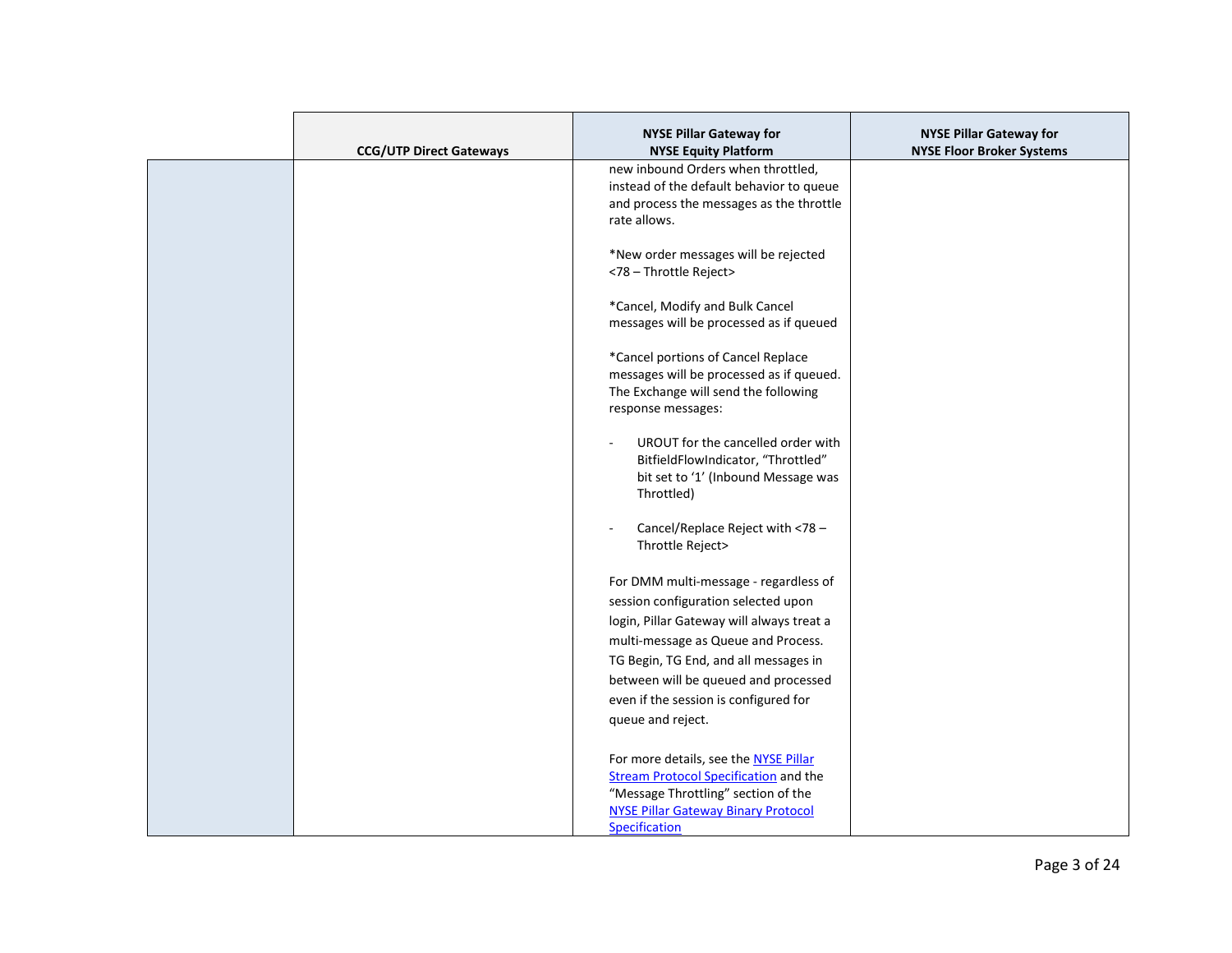|                                                                    | <b>CCG/UTP Direct Gateways</b>                                                                                                                                                                                                                                                                                                                                                                                                                                                                                                                                                                           | <b>NYSE Pillar Gateway for</b><br><b>NYSE Equity Platform</b>                                                                                                                                                                                                                                                                                                                                                                                                                                                                                                                                    | <b>NYSE Pillar Gateway for</b><br><b>NYSE Floor Broker Systems</b>                                                                                                                                                                                                                                                                                                       |
|--------------------------------------------------------------------|----------------------------------------------------------------------------------------------------------------------------------------------------------------------------------------------------------------------------------------------------------------------------------------------------------------------------------------------------------------------------------------------------------------------------------------------------------------------------------------------------------------------------------------------------------------------------------------------------------|--------------------------------------------------------------------------------------------------------------------------------------------------------------------------------------------------------------------------------------------------------------------------------------------------------------------------------------------------------------------------------------------------------------------------------------------------------------------------------------------------------------------------------------------------------------------------------------------------|--------------------------------------------------------------------------------------------------------------------------------------------------------------------------------------------------------------------------------------------------------------------------------------------------------------------------------------------------------------------------|
| Firm,<br><b>Market Maker and</b><br><b>Risk Entity Identifiers</b> | Firms and Market Makers (DMM, SLP,<br>$\bullet$<br>SLMM) are identified by Mnemonic in<br>OnBehalfOfCompID (in FIX, tag 115). A<br>Mnemonic may be one to four<br>characters in length.                                                                                                                                                                                                                                                                                                                                                                                                                  | Firms are identified by a four character<br>Market Participant Identifier (MPID) in<br>OnBehalfOfCompID (FIX tag 115) or<br>MPID field (Binary).<br>Market Makers (DMM, SLP, SLMM) are<br>identified by a Market Maker ID (MMID)<br>in SenderSubID (FIX tag 50 - up to 10<br>characters) or MMID field (Binary - u32<br>integer).<br>Member organizations must provide<br>their MMID along with its associated<br>MPID on all market making orders in<br>order for their market making interest to<br>receive credit for satisfying the "Two-<br>Sided Obligation" within Exchange Rule<br>7.23. | Firms are identified by a four character<br>$\bullet$<br>Market Participant Identifier (MPID) in<br>OnBehalfOfCompID (FIX tag 115).<br>Firms routing to Floor Brokers have the<br>option to provide an OnBehalfOfSubId<br>(FIX tag 116) to further distinguish<br>clients in the form of Mnemonics.<br>Both the MPID and Mnemonic must be<br>for the same Clearing Firm. |
|                                                                    | The following function is maintained at<br>the <b>Mnemonic</b> level:<br>*OATS Exchange Participant ID -<br><b>Exchange Route Matching</b><br>The following function is maintained at<br>the Risk Group level, which may include<br>one or more Mnemonics:<br>*Credit limits on Non-NMS Routing -<br>primary only orders;<br>MOO/LOO/MOC/LOC orders for non-<br>primary, non-auction eligible symbols<br>routed to primary market; Market Day<br>orders for non-primary, non-auction<br>eligible symbols routed to primary<br>market before open or during the halt.<br>*Risk Management Tool (RMT) risk | The following functions are maintained<br>$\bullet$<br>at the <b>MPID</b> level:<br>* OATS Exchange Participant ID -<br><b>Exchange Route Matching</b><br>*Credit limits on Non-NMS Routing -<br>primary only orders;<br>MOO/LOO/MOC/LOC orders for non-<br>primary, non-auction eligible symbols<br>routed to primary market; Market Day<br>orders for non-primary, non-auction<br>eligible symbols routed to primary<br>market before open or during the halt.<br>*Risk Management Tool (RMT) risk<br>limits - for aggregated trading activity<br>across all symbols.                          | The following functions are maintained<br>$\bullet$<br>at the <b>MPID</b> level:<br>* OATS Exchange Participant ID -<br><b>Exchange Route Matching</b>                                                                                                                                                                                                                   |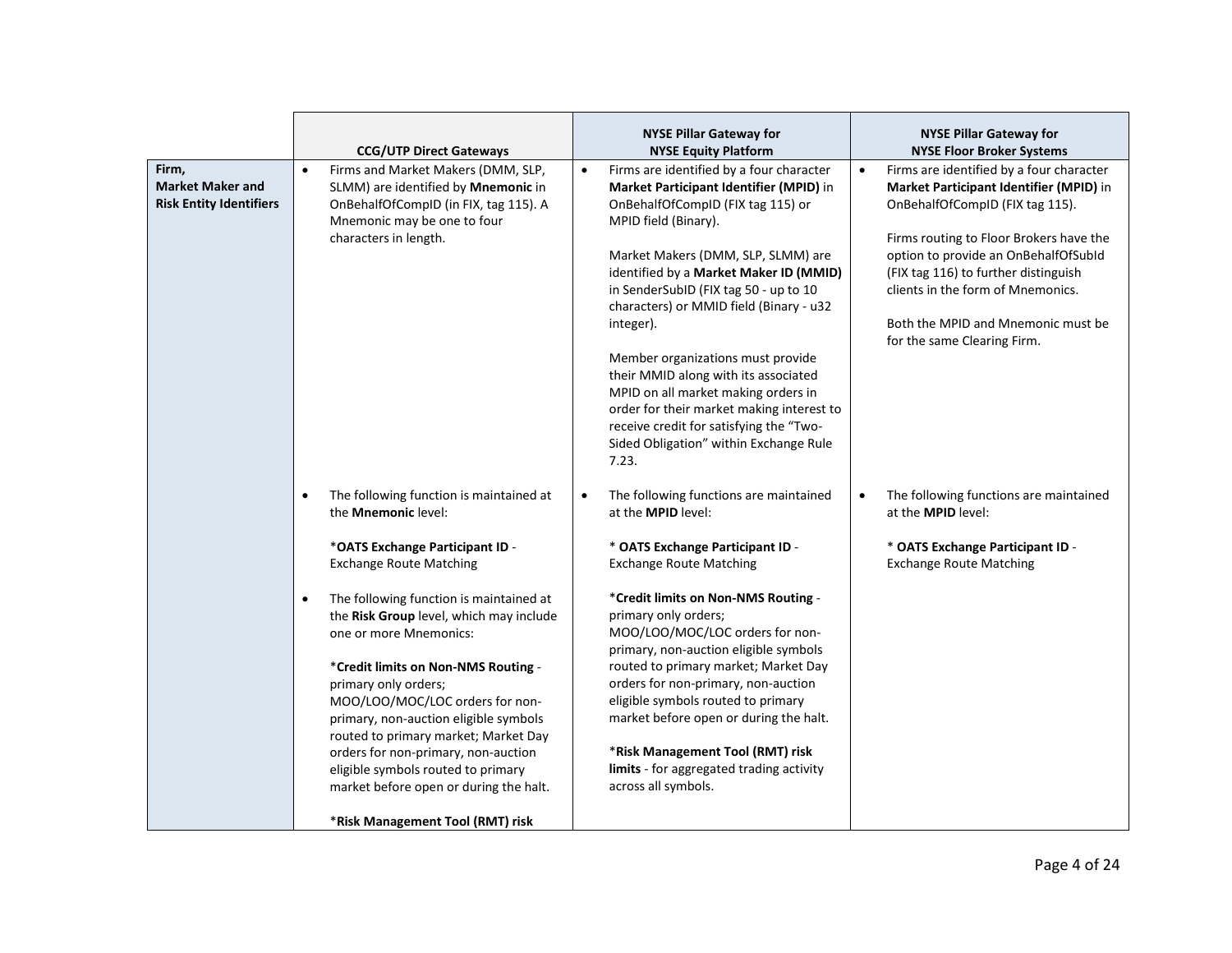|                                                        | <b>CCG/UTP Direct Gateways</b>                                                                                                                                                                                                                                                                                                                                                                                                  | <b>NYSE Pillar Gateway for</b><br><b>NYSE Equity Platform</b>                                                                                                                                                                                                                                                                            | <b>NYSE Pillar Gateway for</b><br><b>NYSE Floor Broker Systems</b>                                                                                                                                                                                  |
|--------------------------------------------------------|---------------------------------------------------------------------------------------------------------------------------------------------------------------------------------------------------------------------------------------------------------------------------------------------------------------------------------------------------------------------------------------------------------------------------------|------------------------------------------------------------------------------------------------------------------------------------------------------------------------------------------------------------------------------------------------------------------------------------------------------------------------------------------|-----------------------------------------------------------------------------------------------------------------------------------------------------------------------------------------------------------------------------------------------------|
|                                                        | limits - for aggregated trading activity<br>across all symbols.                                                                                                                                                                                                                                                                                                                                                                 |                                                                                                                                                                                                                                                                                                                                          |                                                                                                                                                                                                                                                     |
| <b>Trading Session</b><br><b>Eligibility on Orders</b> | Does not support designation of trading<br>$\bullet$<br>session eligibility on orders.                                                                                                                                                                                                                                                                                                                                          | Trading session eligibility is designated<br>$\bullet$<br>on orders via TradingSessionID field (in<br>FIX, tag 336)                                                                                                                                                                                                                      | Trading session eligibility is designated<br>$\bullet$<br>on orders via TradingSessionID field (in<br>FIX, tag 336)                                                                                                                                 |
|                                                        | For symbols trading on Pillar, the trading<br>session eligibility is defaulted as follows:<br>Tape A - all order types defaulted to<br>Core                                                                                                                                                                                                                                                                                     | For NYSE, all values that include Core<br>designation (Core, Early/Core,<br>Core/Late, and Early/Core/Late) will be<br>allowed, if the order type supports the<br>combination on other Pillar markets.                                                                                                                                   | However child orders created by the<br>brokers, for each of those values, Pillar<br>will honor the applicable trading<br>sessions included in the instruction<br>based on Tape (B/C symbols - Early and<br>Core; A symbols - Core only), and ignore |
|                                                        | Tape B&C - defaulted based on<br>order type<br>- Market Day - Core<br>- Primary Peg (Same Side) - Core<br>- Primary Peg Reserve - Core<br>- Non-Displayed Primary Peg) -<br>Core<br>- Market on Open (MOO) - Core*<br>- Limit on Open (LOO) - Core*<br>- Market on Close (MOC) - Core*<br>- Limit on Close (LOC) - Core*<br>- All D Orders - Core<br>- All Other Order Types - Early &<br>Core<br>*will route to Primary market | However, for each of those values, Pillar<br>will honor the applicable trading<br>sessions included in the instruction<br>based on Tape (B/C symbols - Early and<br>Core; A symbols - Core only), and ignore<br>the other trading sessions specified in<br>the instruction (Tape B/C symbols - Late;<br>Tape A symbols - Early and Late) | the other trading sessions specified in<br>the instruction (Tape B/C symbols - Late;<br>Tape A symbols - Early and Late)                                                                                                                            |
| <b>Self-Trade Prevention</b><br>(STP)                  | STP evaluation is performed at the level<br>$\bullet$<br>of ClientID (in FIX, tag 109) - a freeform<br>field up to 4 alphanumeric characters.                                                                                                                                                                                                                                                                                   | STP evaluation is performed at the level<br>$\bullet$<br>of MPID with an optional sub-identifier.<br>*Within an MPID a subID can be<br>specified, to allow trades between the<br>same MPID as long as the subIDs do not<br>match.<br>*In FIX, the subID must be specified in<br>OnBehalfOfSubID (116).                                   | STP evaluation is performed at the level<br>of MPID unless ClientID (tag 109) was<br>provided, in which case it will be<br>performed at the level of ClientID                                                                                       |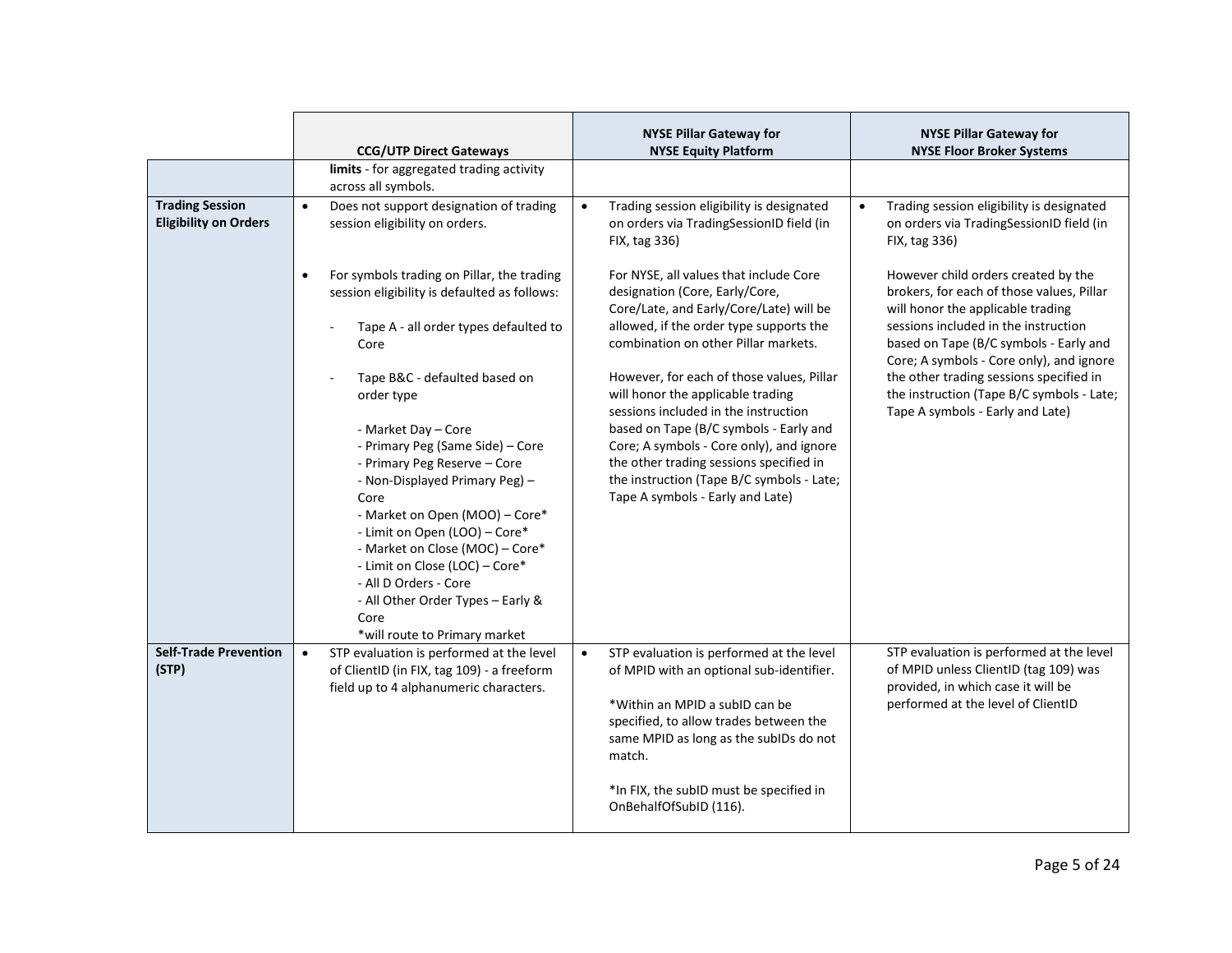| <b>CCG/UTP Direct Gateways</b>                                                                                                                      | <b>NYSE Pillar Gateway for</b><br><b>NYSE Equity Platform</b>                                                                                                                                                                                                                              | <b>NYSE Pillar Gateway for</b><br><b>NYSE Floor Broker Systems</b>                                                                                                                                                                                                                                                                                                                |
|-----------------------------------------------------------------------------------------------------------------------------------------------------|--------------------------------------------------------------------------------------------------------------------------------------------------------------------------------------------------------------------------------------------------------------------------------------------|-----------------------------------------------------------------------------------------------------------------------------------------------------------------------------------------------------------------------------------------------------------------------------------------------------------------------------------------------------------------------------------|
|                                                                                                                                                     | *In Binary, the subID must be specified<br>in the MPSubID field.                                                                                                                                                                                                                           |                                                                                                                                                                                                                                                                                                                                                                                   |
| SelfTradeTypes Cancel Newest and<br>Cancel Oldest are supported.                                                                                    | SelfTradeTypes Cancel Newest, Cancel<br>$\bullet$<br>Oldest, Cancel Both, and Cancel<br>Decrement are supported.                                                                                                                                                                           | SelfTradeTypes Cancel Newest and<br>$\bullet$<br>Cancel Oldest are supported.                                                                                                                                                                                                                                                                                                     |
| Session-level defaulting for STP type is<br>not supported.                                                                                          | Session-level defaulting for STP type is<br>$\bullet$<br>supported.                                                                                                                                                                                                                        | Session-level defaulting for STP type is<br>$\bullet$<br>supported.                                                                                                                                                                                                                                                                                                               |
|                                                                                                                                                     | The firm can also override the session<br>level default for STP type on an order-<br>by-order basis by providing a different<br>value in the SelfTradeType field (in FIX,<br>tag 7928).                                                                                                    | The firm can also override the session<br>level default for STP type on an order-<br>by-order basis by providing a different<br>value in the SelfTradeType field (in FIX,<br>tag 7928) - with the exception of<br>SelfTradeType = T (No Self Trade<br>Prevention), as detailed below.                                                                                             |
|                                                                                                                                                     |                                                                                                                                                                                                                                                                                            | If Cancel Both or Cancel Decrement is<br>configured as the default, orders routed<br>to NYSE Floor Broker Systems will be<br>rejected unless overridden with Cancel<br>Newest or Cancel Oldest.                                                                                                                                                                                   |
| SelfTradeType (7928) = T (No Self Trade<br>$\bullet$<br>Prevention) is not supported. To opt out<br>of STP, omit the tag entirely from an<br>order. | SelfTradeType (7928) = T (No Self Trade<br>$\bullet$<br>Prevention) is supported, and may be<br>used to opt out of STP when there is a<br>session-level default STP type of Cancel<br>Newest or Cancel Oldest. Applying this<br>instruction on an order-by-order<br>overrides the default. | SelfTradeType (7928) = T (No Self Trade<br>$\bullet$<br>Prevention) is not supported. To opt of<br>STP on an order-by-order basis, do not<br>configure a session-level default for STP<br>type. Explicitly apply STP Cancel Newest<br>or Cancel Oldest instructions on each<br>order subject to STP, and omit the<br>SelfTradeType tag entirely for orders not<br>subject to STP. |
|                                                                                                                                                     | For a firm using both CCG/UTP Direct<br>$\bullet$<br>and Pillar Gateway in parallel, STP across<br>the two protocols from the same firm<br>will not be evaluated, and will be                                                                                                              | For a firm using both CCG and Pillar<br>$\bullet$<br>Gateway in parallel, STP across the two<br>protocols from the same firm will not be<br>evaluated, and will be allowed to trade                                                                                                                                                                                               |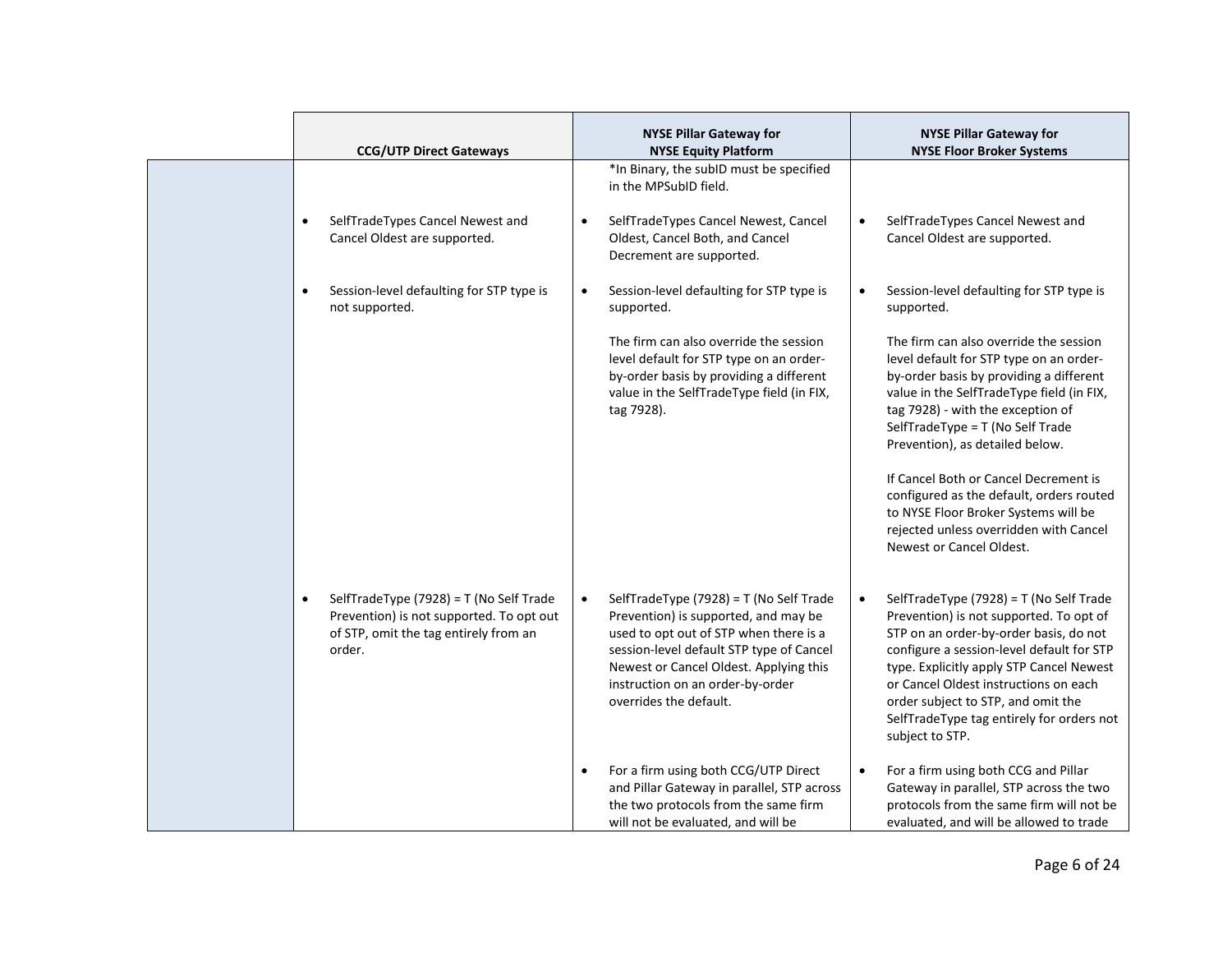|                                                                                                                                                                            | <b>CCG/UTP Direct Gateways</b>                                                                                                                                                                                                                                                                           | <b>NYSE Pillar Gateway for</b><br><b>NYSE Equity Platform</b>                                                        | <b>NYSE Pillar Gateway for</b><br><b>NYSE Floor Broker Systems</b>                                                                                                                                                                                                                                                                                                                                                                                                                                                                                                                                |
|----------------------------------------------------------------------------------------------------------------------------------------------------------------------------|----------------------------------------------------------------------------------------------------------------------------------------------------------------------------------------------------------------------------------------------------------------------------------------------------------|----------------------------------------------------------------------------------------------------------------------|---------------------------------------------------------------------------------------------------------------------------------------------------------------------------------------------------------------------------------------------------------------------------------------------------------------------------------------------------------------------------------------------------------------------------------------------------------------------------------------------------------------------------------------------------------------------------------------------------|
|                                                                                                                                                                            |                                                                                                                                                                                                                                                                                                          | allowed to trade with each other.                                                                                    | with each other.<br>All child orders from Floor Broker and<br>Algo come from CCG protocol,<br>regardless of whether the original<br>parent order was entered via NYSE Pillar<br>Gateway or CCG.<br>Therefore, STP will not be evaluated<br>between Broker child orders and NYSE<br>Pillar Gateway orders sent directly to the<br>matching engine even if the parent<br>order was routed to NYSE Floor Broker<br>Systems using NYSE Pillar Gateway.<br>These orders will be allowed to trade<br>with each other.                                                                                   |
| <b>Routing to NYSE Floor</b><br><b>Brokers</b><br>&<br><b>Order Entry by Third</b><br><b>Party Algorithm</b><br><b>Providers on Behalf of</b><br><b>NYSE Floor Brokers</b> | Routing to NYSE Floor Broker Systems<br>$\bullet$<br>requires TargetSubId (FIX tag 57) value 4<br>and a valid BBSS Agency ID or Broker<br>Badge in TargetLocationId (FIX Tag 143).<br>*badges are allowed to be zero padded<br>$\bullet$<br>Retail Clients specify "RET" in<br>SenderSubId (FIX Tag 50). | N/A                                                                                                                  | Routing to NYSE Floor Broker Systems<br>$\bullet$<br>requires RouteToBroker (FIX tag 20011)<br>value Y and a valid BBSS Agency ID or<br>Broker Badge in DeliverToCompId (FIX<br>Tag 128).<br>*badges must not be zero padded<br>Retail Clients will specify "RET" in<br>$\bullet$<br>TargetSubId (FIX Tag 57). FIX tag 50 will<br>be rejected by the NYSE Floor Broker<br>systems.<br>Third Party Algorithm providers that<br>$\bullet$<br>route child orders on behalf of NYSE<br>Floor Brokers to the NYSE Pillar<br>matching engine must continue to use<br>CCG (mnemonic as firm identifier). |
| <b>ClOrdID Handling</b>                                                                                                                                                    | ClOrdID follows branch-sequence<br>$\bullet$<br>format.<br>On Cancel Requests:                                                                                                                                                                                                                           | ClOrdID is freeform text field in FIX, and<br>$\bullet$<br>an integer in Binary.<br>On Cancel Requests:<br>$\bullet$ | Same support as NYSE Equity Platform<br>$\bullet$                                                                                                                                                                                                                                                                                                                                                                                                                                                                                                                                                 |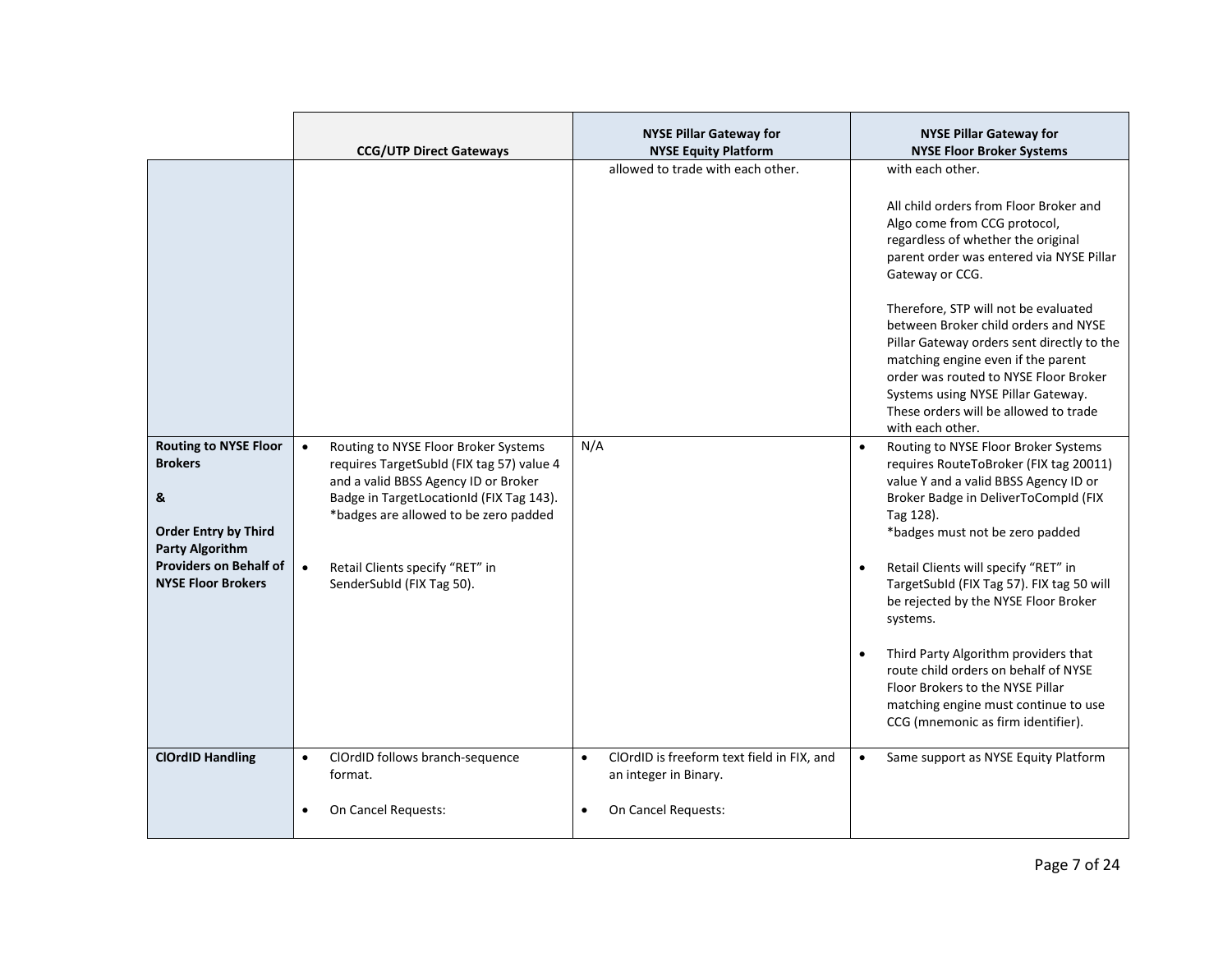|                                                 |                                                                                                                                                                                                                                                                                                                                                                                                                                                                        | <b>NYSE Pillar Gateway for</b>                                                                                                                                                        | <b>NYSE Pillar Gateway for</b>                                                                                                                                                                                                                                                                                        |
|-------------------------------------------------|------------------------------------------------------------------------------------------------------------------------------------------------------------------------------------------------------------------------------------------------------------------------------------------------------------------------------------------------------------------------------------------------------------------------------------------------------------------------|---------------------------------------------------------------------------------------------------------------------------------------------------------------------------------------|-----------------------------------------------------------------------------------------------------------------------------------------------------------------------------------------------------------------------------------------------------------------------------------------------------------------------|
|                                                 | <b>CCG/UTP Direct Gateways</b>                                                                                                                                                                                                                                                                                                                                                                                                                                         | <b>NYSE Equity Platform</b>                                                                                                                                                           | <b>NYSE Floor Broker Systems</b>                                                                                                                                                                                                                                                                                      |
|                                                 | *The ClOrdID of the order intended for<br>cancellation may be populated in either<br>the OrderID field (in FIX, tag 37) or<br>OrigClOrdID field (in FIX, tag 41). If both<br>are provided, the OrigClOrdID is<br>overwritten with the value provided in<br>OrderID.                                                                                                                                                                                                    | *The ClOrdID of the order intended for<br>cancellation must always be populated<br>in the OrigClOrdID field (in FIX, tag 41).                                                         |                                                                                                                                                                                                                                                                                                                       |
|                                                 | *The ClOrdID field (in FIX, tag 11) of the<br>Cancel Request must be populated, but<br>may contain the same value as the<br>ClOrdID of the order intended for<br>cancellation (OrderID and/or<br>OrigClOrdID).                                                                                                                                                                                                                                                         | * The ClOrdID field (in FIX, tag 11) of the<br>Cancel Request must be populated, and<br>the value must be unique compared to<br>the order intended for cancellation<br>(OrigClOrdID). |                                                                                                                                                                                                                                                                                                                       |
|                                                 | On order activity messages from the<br>$\bullet$<br>Exchange to the firm - ClOrdID is<br>populated in both the OrderID field (in<br>FIX, tag 37) and ClOrdID field (in FIX, tag<br>11)                                                                                                                                                                                                                                                                                 | On order activity messages from the<br>$\bullet$<br>Exchange to the firm - ClOrdID is only<br>populated in the ClOrdID field (in FIX, tag<br>11)                                      |                                                                                                                                                                                                                                                                                                                       |
| <b>Order Type Fields &amp;</b><br><b>Values</b> | The following fields and values are<br>$\bullet$<br>supported:<br>*Account (FIX tag 1) = 32 characters<br>*OrdType (FIX tag 40) = 1 (Market), 2<br>(Limit), 5 (MOC), B (LOC)<br>*OrderCapacity (FIX tag 47) = A-Z<br>*TimeInForce (FIX tag 59) = $0$ (Day), 2<br>(OPG), 3 (IOC)<br>*Text (FIX tag 58) = 25 characters<br>*SecurityExchange (FIX tag 207) = N<br>*Giveup (FIX tag 439) = Valid Clearing<br>Mnemonic<br>*MiscDataLine4 (FIX tag 9432) = 27<br>characters | Refer to the <b>Functional Differences</b><br>$\bullet$<br>between NYSE Group Equities Platforms                                                                                      | The following fields and values are<br>$\bullet$<br>supported:<br>*Account (FIX tag $1$ ) = 16 characters<br>*OrdType (FIX tag 40) = 1 (Market), 2<br>(Limit)<br>*OrderCapacity (FIX tag 528) = A, P, Q, R<br>*TimeInForce (FIX tag 59) = 0 (Day), 2<br>(OPG), 3 (IOC), 7 (CLO)<br>*Text (FIX tag 58) = 40 characters |
|                                                 | The following fields are ignored:<br>$\bullet$<br>*MinQty (FIX tag 110)<br>*MaxFloor (FIX tag 111)<br>*SpecialOrdType (FIX tag 9202)                                                                                                                                                                                                                                                                                                                                   |                                                                                                                                                                                       | Providing the following fields will result<br>$\bullet$<br>in a rejection:<br>*MinQty (FIX tag 110)<br>*MaxFloor (FIX tag 111)                                                                                                                                                                                        |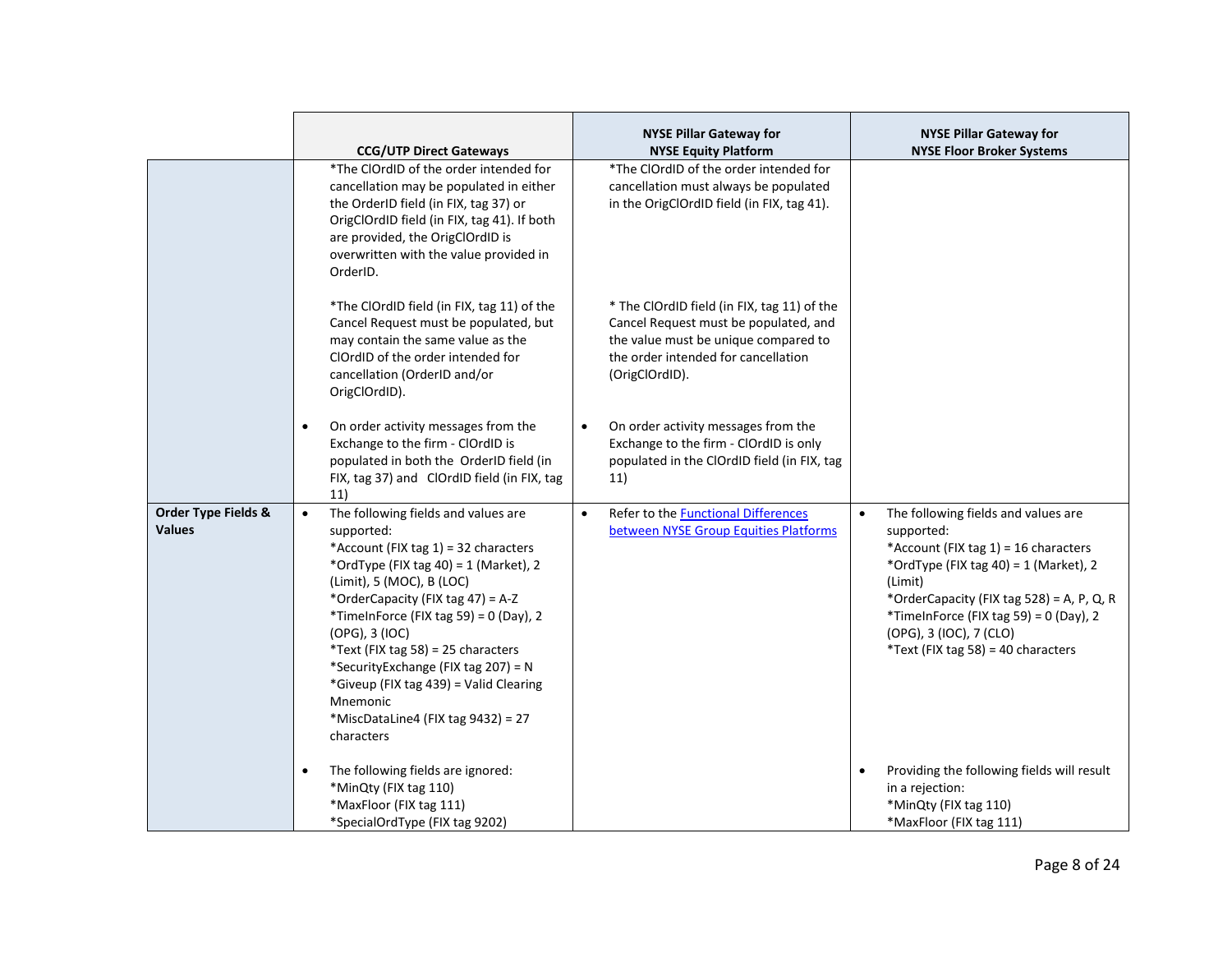|                                                | <b>CCG/UTP Direct Gateways</b>                                                                                                                                                               | <b>NYSE Pillar Gateway for</b><br><b>NYSE Equity Platform</b>                                                                                                                                                                                                        | <b>NYSE Pillar Gateway for</b><br><b>NYSE Floor Broker Systems</b>                                                                                                                                                                                                                                                                   |
|------------------------------------------------|----------------------------------------------------------------------------------------------------------------------------------------------------------------------------------------------|----------------------------------------------------------------------------------------------------------------------------------------------------------------------------------------------------------------------------------------------------------------------|--------------------------------------------------------------------------------------------------------------------------------------------------------------------------------------------------------------------------------------------------------------------------------------------------------------------------------------|
| <b>Defaulting for</b><br><b>TimeInForce</b>    | *RoutingInst (FIX tag 9303)<br>*ExtendedExecInst (FIX tag 9416)<br>*InterestType (FIX tag 9478)<br>If TimeInForce (in FIX, tag 59) is not provided<br>on an order, it is defaulted to "Day." | TimeInForce (in FIX, tag 59) must be present<br>on all order messages, and no defaulting will                                                                                                                                                                        | *SpecialOrdType (FIX tag 9202)<br>*RoutingInst (FIX tag 9303)<br>*ExtendedExecInst (FIX tag 9416)<br>*InterestType (FIX tag 9478)<br>Same support as NYSE Equity Platform                                                                                                                                                            |
| <b>Max Order Quantity</b>                      | To Matching Engine - 25,000,000 shares<br>$\bullet$<br>To Broker Systems - 99,000,000 shares<br>$\bullet$                                                                                    | occur.<br>Refer to the Functional Differences<br>$\bullet$<br>between NYSE Group Equities Platforms                                                                                                                                                                  | 5,000,000 shares with the option to<br>$\bullet$<br>increase to 99,000,000 shares via<br>new/updated Session Request Form                                                                                                                                                                                                            |
| <b>Binary Protocol -</b><br><b>Price Scale</b> | A price scale must be specified on a message-<br>by-message basis for both inbound and<br>outbound messages.                                                                                 | A fixed price scale of 8 is used on all fields<br>defined with a data type of "Price" (64-bit,<br>unsigned Little Endian) in the NYSE Pillar<br>Gateway Binary Protocol.                                                                                             | NYSE Broker Systems is not supported by the<br><b>Binary Protocol</b>                                                                                                                                                                                                                                                                |
| <b>FIX Protocol - Price</b><br><b>Scale</b>    | 9,999.9999 for orders eligible for auto-<br>$\bullet$<br>execution<br>999,999.99 for orders ineligible for auto-<br>$\bullet$<br>execution                                                   | Refer to the Functional Differences<br>$\bullet$<br>between NYSE Group Equities Platforms                                                                                                                                                                            | Max price for securities with a price<br>$\bullet$<br>scale of 6 (Low Price Symbol) is<br>\$4,294.6700<br>Max price for securities with a price<br>$\bullet$<br>scale of 4 (High Price Symbol) is<br>\$99,999.9900<br>Max price for securities with a price<br>$\bullet$<br>scale of 3 (Super High Price Symbol) is<br>\$999,999.990 |
| <b>Binary Protocol -</b><br>Symbology          | Symbol field must be populated with ticker<br>symbol and suffix (if applicable; separated by<br>a space).                                                                                    | SymbolID field must be populated<br>with the index number assigned by the<br>Exchange and provided at Start of Day in the<br>"Equities Symbol Reference Data" message.<br>The SymbolIDs provided are the same as<br>those used on the NYSE XDP market data<br>feeds. | NYSE Broker Systems is not supported by the<br><b>Binary Protocol</b>                                                                                                                                                                                                                                                                |
| <b>Cancel and Cancel</b><br>Replacement        | To reduce the OrderQty on an open<br>$\bullet$<br>order, the Cancel Request message is<br>used. The order maintains its ClOrdID<br>and internal Broker OrderID.                              | Refer to the Functional Differences<br>$\bullet$<br>between NYSE Group Equities Platforms                                                                                                                                                                            | Cancel Requests to reduce OrderQty are<br>$\bullet$<br>not supported. Any such request -<br>Cancel Request with the fields CxlQty,<br>NewOrdQty (FIX) populated - will be<br>rejected. Instead, the Cancel/Replace<br>Request can be used to reduce                                                                                  |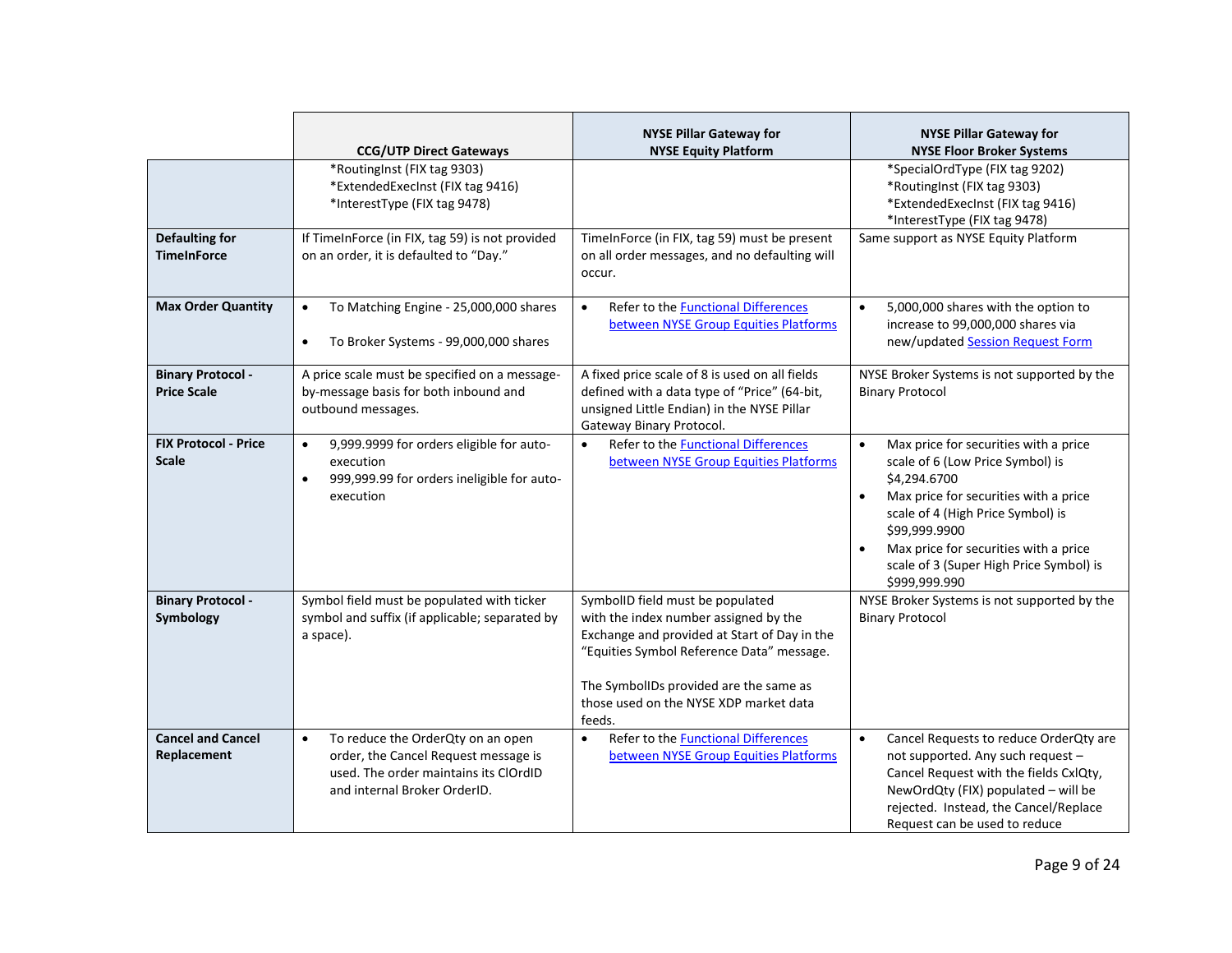|                                   | <b>CCG/UTP Direct Gateways</b>                                                                                                                                                                                                              | <b>NYSE Pillar Gateway for</b><br><b>NYSE Equity Platform</b>                                                                                                                                                                      | <b>NYSE Pillar Gateway for</b><br><b>NYSE Floor Broker Systems</b>                                                                                                                                                                                                               |
|-----------------------------------|---------------------------------------------------------------------------------------------------------------------------------------------------------------------------------------------------------------------------------------------|------------------------------------------------------------------------------------------------------------------------------------------------------------------------------------------------------------------------------------|----------------------------------------------------------------------------------------------------------------------------------------------------------------------------------------------------------------------------------------------------------------------------------|
|                                   |                                                                                                                                                                                                                                             |                                                                                                                                                                                                                                    | OrderQty. The order will now be<br>represented with a new ClOrdID,<br>however it will maintain its existing<br>internal Broker OrderID.                                                                                                                                          |
|                                   | A Cancel-Replace order gets a new<br>ClOrdID and new internal Broker<br>OrderID, regardless of what is changed<br>from the original order                                                                                                   |                                                                                                                                                                                                                                    | For changes other than those listed<br>$\bullet$<br>above, Cancel-Replace gets a new<br>internal Broker OrderID.                                                                                                                                                                 |
|                                   | A Cancel Request to reduce quantity of<br>$\bullet$<br>an order with open shares on the book<br>when the request comes in, with a<br>specified NewOrdQty less than the<br>executed quantity of that order - will be<br>rejected             |                                                                                                                                                                                                                                    | A Cancel/Replace Request to reduce<br>$\bullet$<br>quantity of an order with open shares<br>when the request comes in, with a<br>specified new OrderQty less than the<br>executed quantity of that order - will<br>get a "Replaced" response with<br>LeavesQty = $0$             |
|                                   | A Cancel/Replace Request to change an<br>$\bullet$<br>order and is fully executed before the<br>change can be applied - will receive a<br>Pending Cancel Ack followed by a<br>Replaced message with LeavesQty = 0.                          |                                                                                                                                                                                                                                    | A Cancel/Replace Request to change an<br>$\bullet$<br>order in a pending state when the<br>request comes in, and is fully executed<br>before the quantity change can be<br>applied - will receive a Pending Cancel<br>Ack followed by a Replaced message<br>with LeavesQty = $0$ |
| <b>Cancel on Disconnect</b>       | If enabled on a given session, cancellation<br>criteria includes all live and pending orders,<br>excluding Market on Close (MOC), Limit on<br>Close (LOC), and Closing Offset (CO).                                                         | If enabled, the firm may choose cancellation<br>criteria from the following options:<br>*Value of 1 - All live and pending orders<br>excluding auction orders<br>(MOO/LOO/MOC/LOC/CO)<br>*Value of 2 - All live and pending orders | Same support as NYSE Equity Platform.<br>Cancel on Disconnect subscription with<br>values 1 and 2 will cancel both orders in the<br>matching engine and orders routed to NYSE<br>Floor Broker Systems and Brokerplex.                                                            |
| <b>Drop Copy</b><br>Configuration | Message filters consist of Mnemonic and<br>$\bullet$<br>All Message Activity, All Except Done for<br>Day/Rejects/Billable Cancels, or<br>Fills/Partial Fills only.<br>Message Types D, F, G, 8 and 9<br>$\circ$<br>will receive drop copies | Message filters consist of<br>$\bullet$<br>SenderCompID(s) or MPID(s), and either<br>All Message Activity or Fills/Partial Fills<br>Only.<br>Only Message Types 8 and 9<br>$\circ$<br>will receive drop copies                     | Message filters consist of<br>$\bullet$<br>SenderCompID(s) or MPID(s), and either<br>All Message Activity or Fills/Partial Fills<br>Only.<br>Only Message Types 8 and 9<br>$\circ$<br>will receive drop copies                                                                   |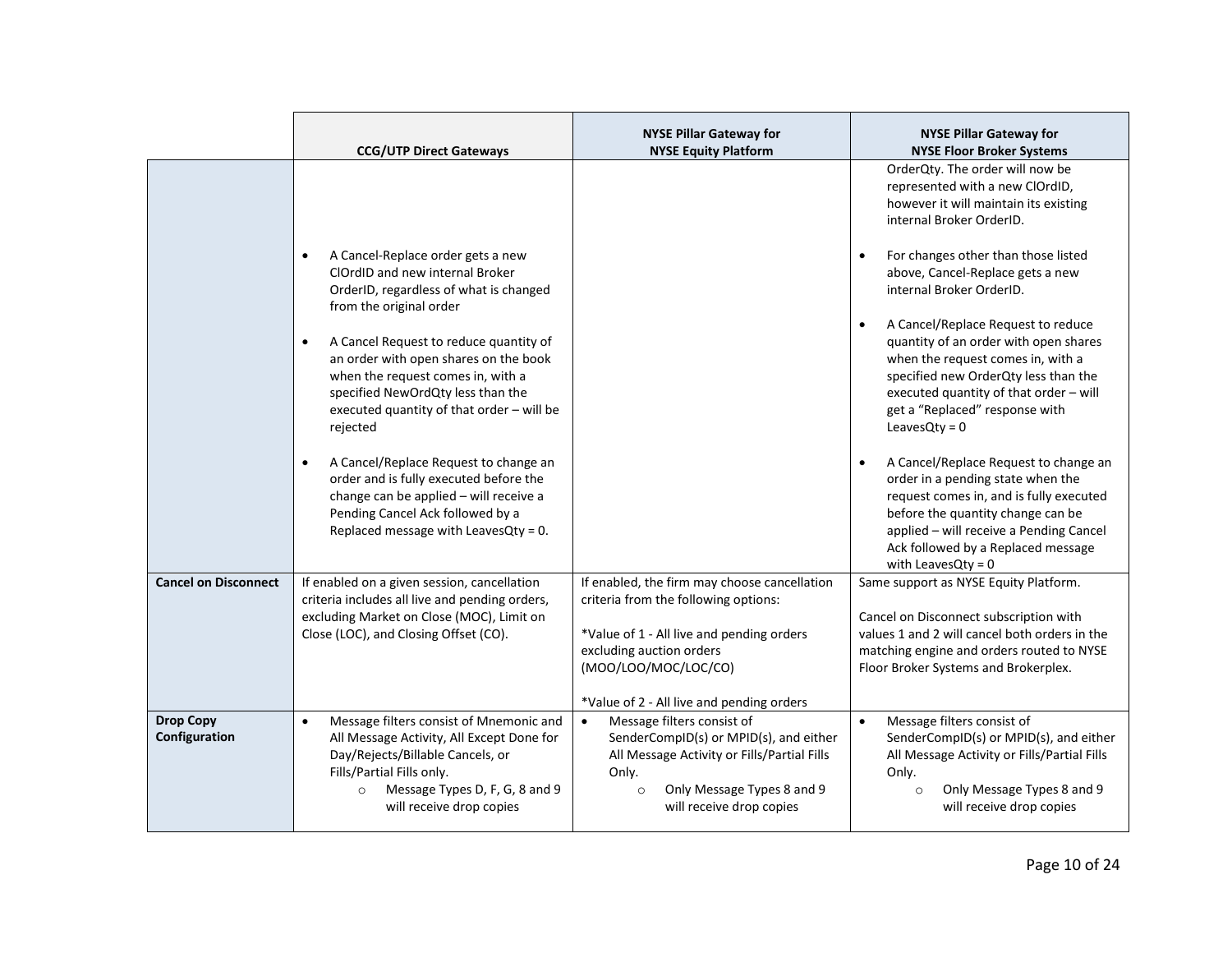|                                                 | <b>CCG/UTP Direct Gateways</b>                                                                                                                                           | <b>NYSE Pillar Gateway for</b><br><b>NYSE Equity Platform</b>                                                                                                                                                                                                                                                                                                       | <b>NYSE Pillar Gateway for</b><br><b>NYSE Floor Broker Systems</b>                                                                                                                                               |
|-------------------------------------------------|--------------------------------------------------------------------------------------------------------------------------------------------------------------------------|---------------------------------------------------------------------------------------------------------------------------------------------------------------------------------------------------------------------------------------------------------------------------------------------------------------------------------------------------------------------|------------------------------------------------------------------------------------------------------------------------------------------------------------------------------------------------------------------|
|                                                 | Multiple drop copy sessions are required<br>$\bullet$<br>to access message activity from all order<br>entry gateways.                                                    | One drop copy session provides access<br>$\bullet$<br>to message activity from all order entry<br>gateways.                                                                                                                                                                                                                                                         | One drop copy session provides access<br>$\bullet$<br>to message activity from all order entry<br>gateways.                                                                                                      |
|                                                 |                                                                                                                                                                          | For Binary order entry sessions with<br>$\bullet$<br>corresponding FIX drop copy sessions,<br>the outgoing binary message can be<br>mapped to the outgoing FIX drop copy<br>message using order and message<br>sequence number identifiers. For details,<br>see the "FIX Drop Copies" section of the<br><b>NYSE Pillar Gateway Binary Protocol</b><br>Specification |                                                                                                                                                                                                                  |
|                                                 |                                                                                                                                                                          | Drop copy gateways for order activity<br>$\bullet$<br>transacted on CCG/UTPDirect are<br>separate from drop copy gateways for<br>order activity transacted on Pillar<br>Gateway.                                                                                                                                                                                    | For orders entered on the Floor, Drop<br>$\bullet$<br>Copy is supported through a separate<br>drop copy via the CCG Drop Copy<br>Sessions.                                                                       |
| <b>Messages from</b><br><b>Exchange to Firm</b> | Some, but not all, order modifiers and<br>$\bullet$<br>attributes sent by the firm on inbound<br>Order and Cancel/Replace Requests are<br>sent back in Acknowledgements. | All order modifiers and attributes sent<br>$\bullet$<br>by the firm on inbound Order and Cancel<br>Replace Requests are sent back in<br>Acknowledgments, including on FIX drop<br>copies of the Acknowledgments.                                                                                                                                                    | All order modifiers and attributes sent<br>$\bullet$<br>by the firm on inbound Order and Cancel<br>Replace Requests are sent back in<br>Acknowledgments, including on FIX drop<br>copies of the Acknowledgments. |
|                                                 | A Cancel, Modify, or Cancel/Replace<br>Request always receives a "pending"<br>message, even if it can be applied right<br>away.                                          | A Cancel, Modify, or Cancel/Replace<br>$\bullet$<br>Request will only receive a pending<br>message if it cannot be applied right<br>away due to market conditions (e.g.<br>auction running or interest routed<br>away).                                                                                                                                             | A Cancel, Modify, or Cancel/Replace<br>$\bullet$<br>Request always receives a "pending"<br>message, even if it can be applied right<br>away.                                                                     |
|                                                 | Pending Cancel/Replace and Pending<br>Modify Acknowledgments are both<br>represented with an OrdStatus (in FIX,<br>tag 30) of "Pending Cancel/Replace."                  | Pending Cancel/Replace and Pending<br>$\bullet$<br>Modify Acknowledgements are<br>distinguished from each other with<br>separate values. In the binary protocol,<br>this is represented by the AckType field<br>on the "Order Modify/Cancel Request<br>Acknowledgment." In the FIX protocol, a                                                                      | Pending Cancel/Replace and Pending<br>$\bullet$<br>Modify Acknowledgments are both<br>represented with an OrdStatus (in FIX,<br>tag 39) of "Pending Cancel/Replace."                                             |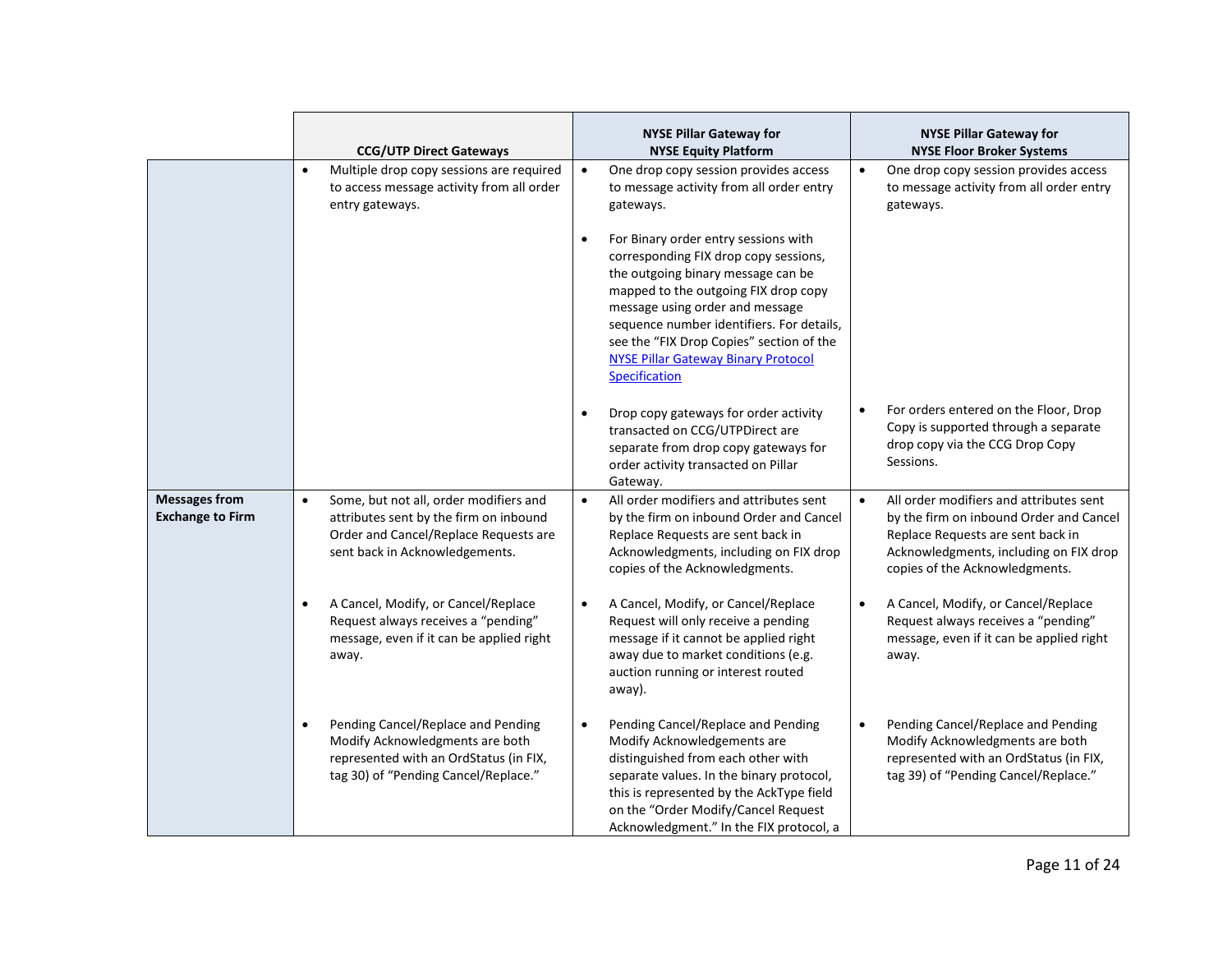| <b>CCG/UTP Direct Gateways</b>                                                                                                                                                                                                                                                            | <b>NYSE Pillar Gateway for</b><br><b>NYSE Equity Platform</b>                                                                                                                                                                                                                                                                                                                                                                     | <b>NYSE Pillar Gateway for</b><br><b>NYSE Floor Broker Systems</b>                                                                                                                                                                                                                                         |
|-------------------------------------------------------------------------------------------------------------------------------------------------------------------------------------------------------------------------------------------------------------------------------------------|-----------------------------------------------------------------------------------------------------------------------------------------------------------------------------------------------------------------------------------------------------------------------------------------------------------------------------------------------------------------------------------------------------------------------------------|------------------------------------------------------------------------------------------------------------------------------------------------------------------------------------------------------------------------------------------------------------------------------------------------------------|
|                                                                                                                                                                                                                                                                                           | value of "M" for "Pending Modify" has<br>been added to OrdStatus (39) and<br>ExecType (150).                                                                                                                                                                                                                                                                                                                                      |                                                                                                                                                                                                                                                                                                            |
| The LastMkt field (in FIX, tag 30) is<br>$\bullet$<br>provided on both FIX and Binary<br>execution reports, and always populated<br>with "N" to denote NYSE as the market<br>center sending the message.<br>In addition, FIX execution reports also<br>carry Security Exchange (207) = N. | The LastMkt field (in FIX, tag 30) is<br>provided only on FIX execution reports,<br>and not in Binary (instead, the binary<br>Pillar Stream Protocol "Login" accept<br>message indicates the MIC of the<br>connected market). In FIX, this tag on<br>executions is populated in accordance<br>with standard FIX Protocol, with the<br>Market Identification Code (MIC) of the<br>NYSE Group market center sending the<br>message. | The LastMkt field (in FIX, tag 30) is<br>$\bullet$<br>provided only on FIX execution reports.<br>In FIX, this tag on executions is<br>populated in accordance with standard<br>FIX Protocol, with the Market<br>Identification Code (MIC) of the NYSE -<br>XNYS.                                           |
| For executions conducted by Algo<br>$\bullet$<br>vendors at other venues, BillingRate (FIX<br>Tag 9426) is provided with a "G".                                                                                                                                                           |                                                                                                                                                                                                                                                                                                                                                                                                                                   | For executions conducted by Algo<br>$\bullet$<br>vendors at other venues, LastMkt (FIX<br>Tag 30) is provided with "ALGO".                                                                                                                                                                                 |
| DealID (FIX tag 9483) allows up to 10<br>characters                                                                                                                                                                                                                                       | DealID (FIX tag 9483) allows up to 20<br>$\bullet$<br>characters                                                                                                                                                                                                                                                                                                                                                                  | DealID (FIX tag 9483) allows up to 20<br>$\bullet$<br>characters                                                                                                                                                                                                                                           |
| ExecBroker - FIX tag 76 provides the<br>$\bullet$<br>Broker badge responsible for the<br>execution.                                                                                                                                                                                       |                                                                                                                                                                                                                                                                                                                                                                                                                                   | IntroducingBrokerBadge - FIX tag 9448<br>$\bullet$<br>provides the Broker badge responsible<br>for the execution.                                                                                                                                                                                          |
| Timestamp granularity:<br>$\bullet$                                                                                                                                                                                                                                                       | Timestamp granularity:                                                                                                                                                                                                                                                                                                                                                                                                            | Timestamp granularity:<br>$\bullet$                                                                                                                                                                                                                                                                        |
| *CCG FIX - SendingTime (52) and<br>TransactTime (60) provide whole-second<br>resolution.                                                                                                                                                                                                  | *FIX - SendingTime (52) and<br>TransactTime (60) provide millisecond<br>resolution.<br>In addition, two custom tags -<br>NanosecondSendingTime (20009) and<br>NanosecondTransactTime (20010)<br>provide nanosecond resolution. All four<br>tags are sent on all messages from the<br>Exchange to the firm.                                                                                                                        | *FIX - SendingTime (52) and<br>TransactTime (60) provide millisecond<br>resolution.<br>In addition, two custom tags -<br>NanosecondSendingTime (20009) and<br>NanosecondTransactTime (20010)<br>provide nanosecond resolution. All four<br>tags are sent on all messages from the<br>Exchange to the firm. |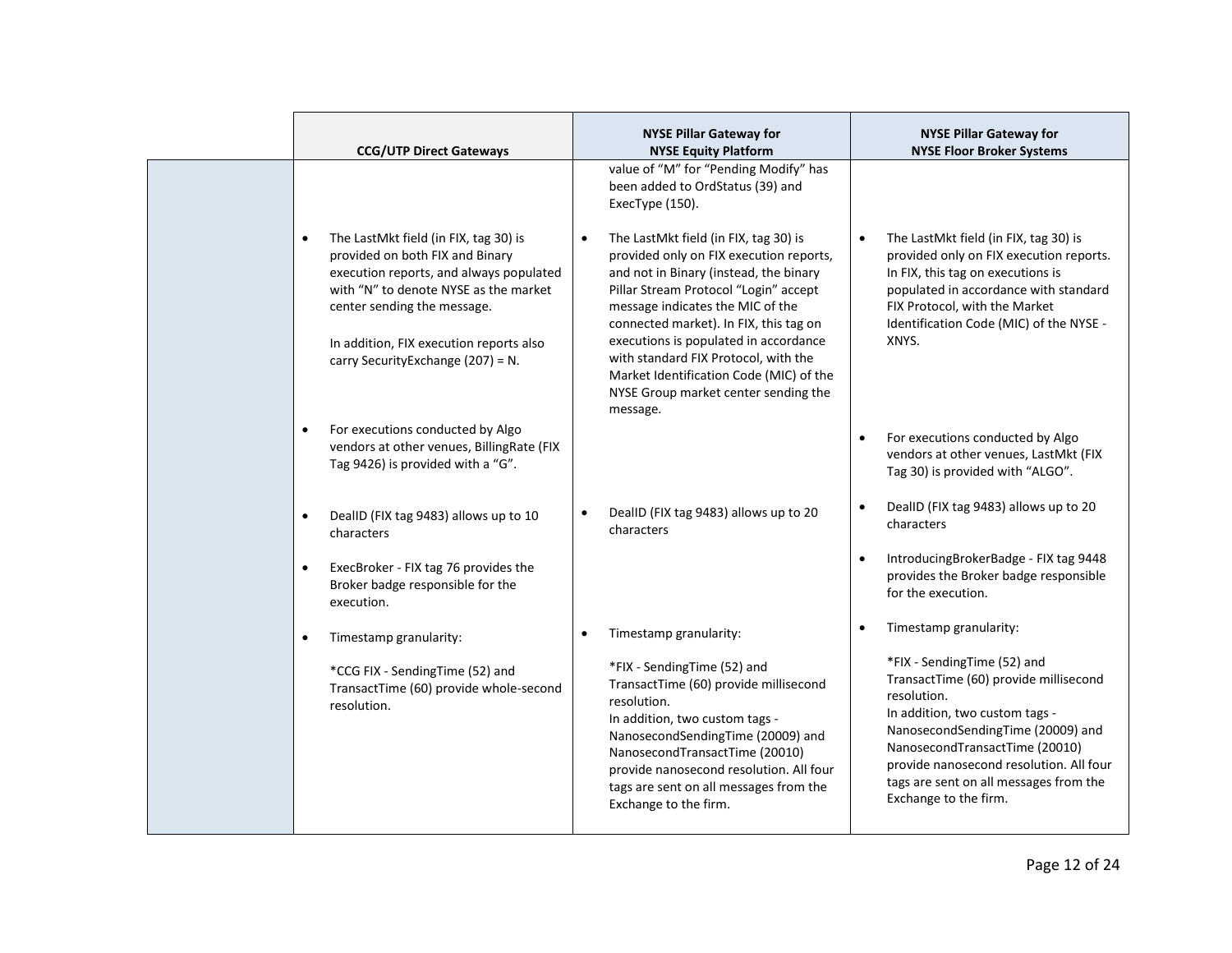|                             |                                                                            | <b>NYSE Pillar Gateway for</b><br><b>NYSE Equity Platform</b> | <b>NYSE Pillar Gateway for</b><br><b>NYSE Floor Broker Systems</b> |
|-----------------------------|----------------------------------------------------------------------------|---------------------------------------------------------------|--------------------------------------------------------------------|
|                             | <b>CCG/UTP Direct Gateways</b>                                             |                                                               |                                                                    |
|                             | *UTPDirect - TransactTime provides                                         | *Binary - TransactTime provides                               |                                                                    |
|                             | millisecond resolution.                                                    | nanosecond resolution.                                        |                                                                    |
|                             |                                                                            |                                                               |                                                                    |
|                             | The following fields are provided on<br>$\bullet$                          | The fields at left are not supported in<br>$\bullet$          | The fields at left are not supported in<br>$\bullet$               |
|                             | certain messages from the Exchange to                                      | Pillar Gateway, and will not be sent on                       | Pillar Gateway, and will not be sent on                            |
|                             | the firm:                                                                  | any messages.                                                 | any messages.                                                      |
|                             |                                                                            |                                                               |                                                                    |
|                             | *AvgPx - both FIX (tag 6) and Binary                                       |                                                               |                                                                    |
|                             | *LastCapacity - FIX only (tag 29)                                          |                                                               |                                                                    |
|                             | *ExecBroker - both FIX (tag 76) and                                        |                                                               |                                                                    |
|                             | Binary                                                                     |                                                               |                                                                    |
|                             | *CxlRejReason - FIX only (tag 102)                                         |                                                               |                                                                    |
|                             | *OrdRejReason - FIX only (tag 103)                                         |                                                               |                                                                    |
|                             | *ContraTrader - both FIX (tag 337) and                                     |                                                               |                                                                    |
|                             | Binary                                                                     |                                                               |                                                                    |
|                             | *ContraBroker - both FIX (tag 375) and                                     |                                                               |                                                                    |
|                             | Binary *ContraTradeQty - both FIX (tag                                     |                                                               |                                                                    |
|                             | 437) and Binary                                                            |                                                               |                                                                    |
|                             | *ContraTradeTime - both FIX (tag 438)                                      |                                                               |                                                                    |
|                             | and Binary                                                                 |                                                               |                                                                    |
|                             | *ClearingFirm - both FIX (tag 439) and                                     |                                                               |                                                                    |
|                             | Binary                                                                     |                                                               |                                                                    |
|                             | *ClearingAccount - FIX only (tag 440)                                      |                                                               |                                                                    |
|                             | *StatusResp - FIX only (tag 9425)                                          |                                                               |                                                                    |
|                             | *NYSEDirect/AutoExInD - both FIX (tag                                      |                                                               |                                                                    |
|                             | 9430) and Binary                                                           |                                                               |                                                                    |
|                             | *MiscDataLine4 - FIX only (tag 9432)                                       |                                                               |                                                                    |
|                             | *ExecutionInformation - FIX only (tag                                      |                                                               |                                                                    |
|                             | 9433)                                                                      |                                                               |                                                                    |
|                             | *MemoAB - FIX only (tag 9436)<br>*ERCReferenceNumber - FIX only (tag       |                                                               |                                                                    |
|                             | 9440)                                                                      |                                                               |                                                                    |
|                             |                                                                            |                                                               |                                                                    |
|                             | *EQuoteExecType - FIX only (tag 9560)<br>*ExpERCReferenceNumber - FIX only |                                                               |                                                                    |
|                             | (tag 9579)                                                                 |                                                               |                                                                    |
|                             | *PrevExpERCReferenceNumber - FIX                                           |                                                               |                                                                    |
|                             | only (tag 9704)                                                            |                                                               |                                                                    |
| <b>Liquidity Indicators</b> | All electronic executions are provided                                     | Refer to the Liquidity Indicator Mapping<br>$\bullet$         | $\bullet$                                                          |
|                             | $\bullet$                                                                  | section of this document.                                     | All electronic executions are provided                             |
|                             | with a BillingRate (FIX tag 9426) that                                     |                                                               | with a LiquidityIndicator (FIX tag 9730)                           |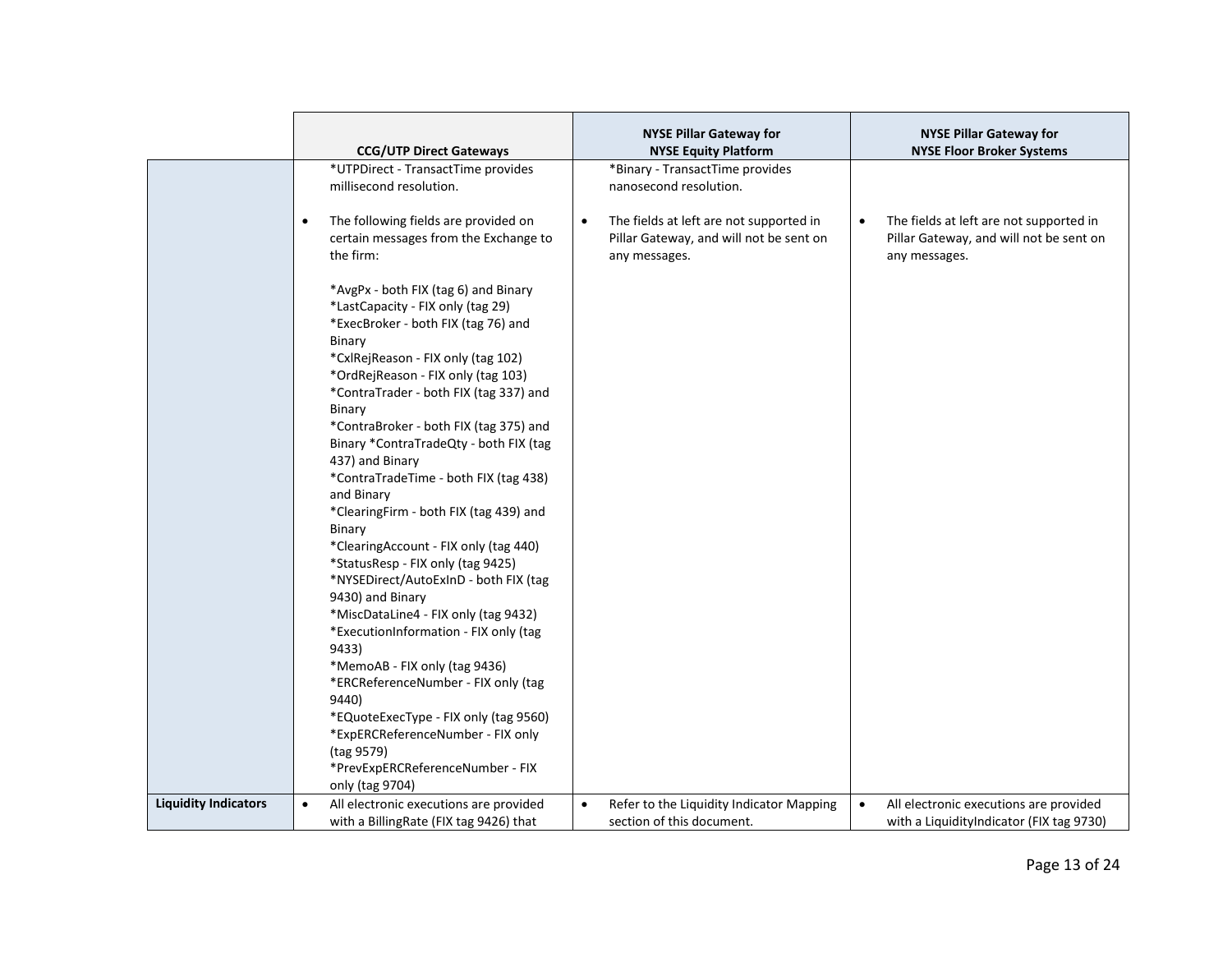|                                             | <b>CCG/UTP Direct Gateways</b>                                                                                                                                                                                                                                                                                                                                   | <b>NYSE Pillar Gateway for</b><br><b>NYSE Equity Platform</b>                                    | <b>NYSE Pillar Gateway for</b><br><b>NYSE Floor Broker Systems</b>                                                                                                                                                                          |
|---------------------------------------------|------------------------------------------------------------------------------------------------------------------------------------------------------------------------------------------------------------------------------------------------------------------------------------------------------------------------------------------------------------------|--------------------------------------------------------------------------------------------------|---------------------------------------------------------------------------------------------------------------------------------------------------------------------------------------------------------------------------------------------|
|                                             | includes one of the following:<br>*NYSE Legacy Billing codes 1 through 18<br>*Single Character Away Market code<br>*Single Character Algo Billing code<br>*Single Character Algo Away code                                                                                                                                                                       |                                                                                                  | that includes one of the following:<br>*NYSE Legacy Billing Codes 1 through 18<br>*NYSE Pillar Away Market code<br>*New Algo billing code ALGO<br>Algo away code will be identified with<br>$\bullet$<br>LastMkt (FIX tag 30)               |
| <b>ExecID and ExecRefID</b>                 | <b>ExecID</b> - this tag/field is populated on<br>$\bullet$<br>executions, busts, and corrections with<br>the format "ClOrdID ActivityID" where<br>ActivityID is represented as RRRRRSSSSS<br>for gateway sessions subscribed to use<br>the two-part ActivityID format. ActivityID<br>uniqueness is maintained for all order<br>activity that occurs per ClOrdID | Refer to the <b>Functional Differences</b><br>$\bullet$<br>between NYSE Group Equities Platforms | ExecID - this tag/field is populated on all<br>$\bullet$<br>MsgType = $8$ messages, with a string of<br>up to 32 characters (alphanumeric),<br>which is unique for each order                                                               |
|                                             | <b>ExecRefID</b> - this tag/field is populated<br>$\bullet$<br>only on trade busts/corrections, and<br>refers to the ExecID of the specific<br>execution report that is being<br>busted/corrected                                                                                                                                                                |                                                                                                  | <b>ExecRefID</b> - this tag/field is populated<br>$\bullet$<br>only on trade busts and corrections,<br>with the ID value of the original<br>transaction which is being modified;<br>format is a string up to 32 char numeric                |
|                                             | The following FIX tags are provided on<br>$\bullet$<br>order entry and drop copy gateway<br>execution reports, populated with the<br>two-part ActivityID portion of<br>ExecID/ExecRefID: ERCReferenceNumber<br>(9440), ExpERCReferenceNumber (9579)<br>and PrevExpERCReferenceNumber<br>(9704)                                                                   |                                                                                                  | The following FIX tags are not<br>$\bullet$<br>supported, and are not sent on order<br>entry nor drop copy gateway execution<br>reports: ERCReferenceNumber (9440),<br>ExpERCReferenceNumber (9579) and<br>PrevExpERCReferenceNumber (9704) |
| <b>Floor Broker CAT</b><br><b>Reporting</b> | The following fields are used for CAT<br>Reporting Linkage for IM to Floor Broker:<br>ClientID - FIX Tag 109 = CAT SenderIMID<br>$\bullet$<br>TargetLocationID - FIX Tag 143 = CAT<br>$\bullet$<br>Destination/ReceiverIMID                                                                                                                                      | N/A                                                                                              | The following fields are used for CAT<br>Reporting Linkage for IM to Floor Broker:<br>ClientID - FIX Tag 109 = CAT SenderIMID<br>$\bullet$<br>DeliverToCompID - FIX Tag 128 = CAT<br>$\bullet$<br>Destination/ReceiverIMID                  |
|                                             | If an MPID is not provided in FIX Tag 109<br>(ClientID), then SenderIMID is the Default                                                                                                                                                                                                                                                                          |                                                                                                  | If an MPID is not provided in FIX Tag 109<br>(ClientID), then SenderIMID is the Default                                                                                                                                                     |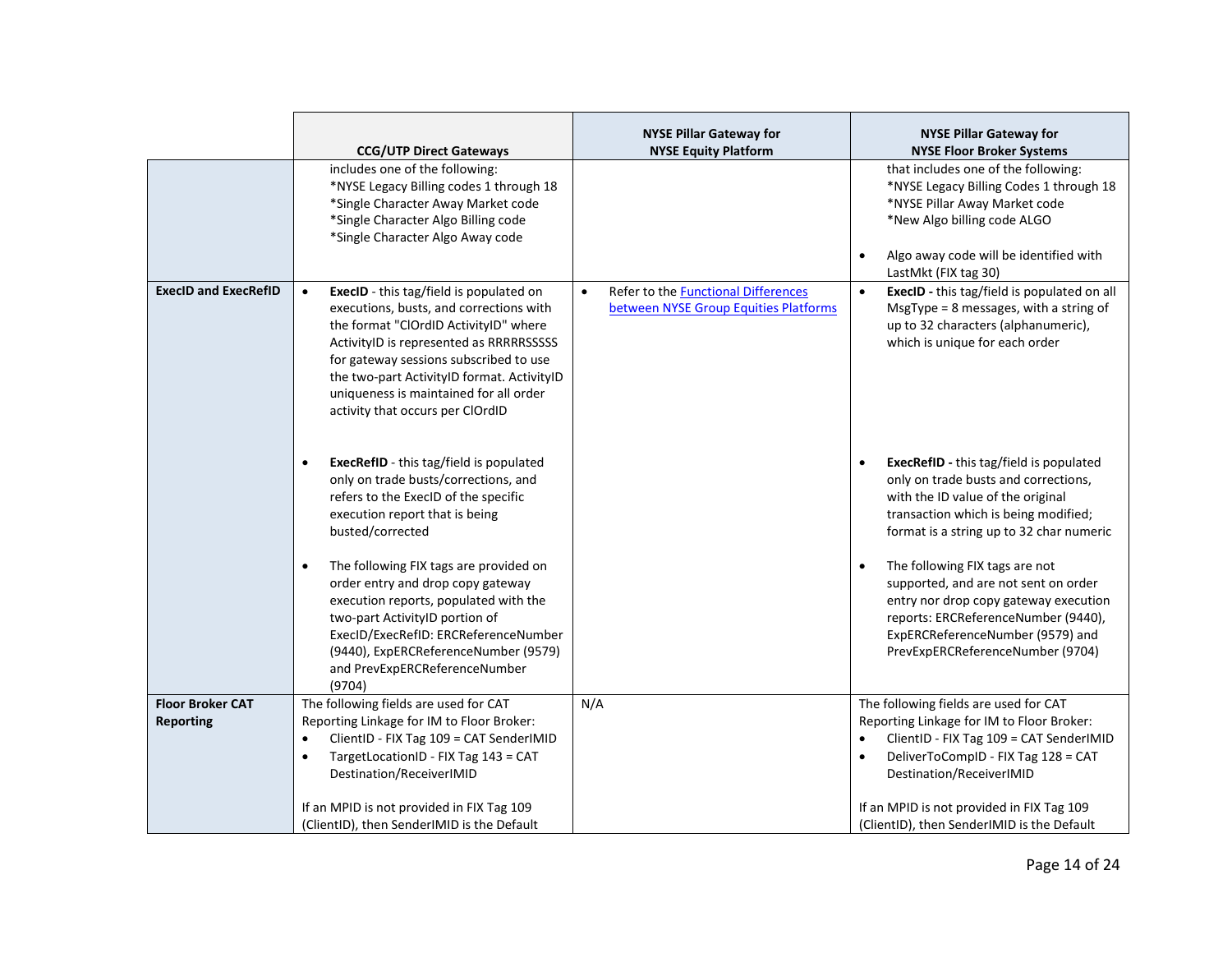|                         | <b>CCG/UTP Direct Gateways</b><br>IMID specified in the FinraCAT Member IMID<br>List for the Firm that represents the Entering<br>Firm Mnemonic specified in FIX Tag 115<br>(OnBehalfOf)<br>For Buy Side clients, Firm Designated ID                                                                                                                                                                                                                                                    | <b>NYSE Pillar Gateway for</b><br><b>NYSE Equity Platform</b>                                                                                                                                                                                                                                                                                                                                                                                                                                                                                                                                                                                                                                                                                                                                                                                                                                                                                                                                                                                                       | <b>NYSE Pillar Gateway for</b><br><b>NYSE Floor Broker Systems</b><br>IMID specified in the FinraCAT Member IMID<br>List for the Firm that represents the Entering<br>Firm Mnemonic specified in FIX Tag 116<br>(OnBehalfOfSubID) or the MPID specified in<br>FIX Tag 115 (OnBehalfOfCompID), if tag 116 is<br>not provided.<br>For Buy Side clients, Firm Designated ID |
|-------------------------|-----------------------------------------------------------------------------------------------------------------------------------------------------------------------------------------------------------------------------------------------------------------------------------------------------------------------------------------------------------------------------------------------------------------------------------------------------------------------------------------|---------------------------------------------------------------------------------------------------------------------------------------------------------------------------------------------------------------------------------------------------------------------------------------------------------------------------------------------------------------------------------------------------------------------------------------------------------------------------------------------------------------------------------------------------------------------------------------------------------------------------------------------------------------------------------------------------------------------------------------------------------------------------------------------------------------------------------------------------------------------------------------------------------------------------------------------------------------------------------------------------------------------------------------------------------------------|--------------------------------------------------------------------------------------------------------------------------------------------------------------------------------------------------------------------------------------------------------------------------------------------------------------------------------------------------------------------------|
| <b>Failure Recovery</b> | (FDID) must be provided in Account - FIX Tag<br>1.<br>Each session is configured with one IP<br>$\bullet$<br>address. In the event of CCG/UTPDirect<br>gateway failure or hardware failure<br>resulting in a non-recoverable gateway,<br>the application rolls to a spare server.<br>The spare server assumes the IP of the<br>failed server, data is transferred, and<br>application level recovery is handled via<br>message sequence number negotiation<br>and the gap fill process. | Each session is configured with two pairs<br>$\bullet$<br>of destination Pillar IP addresses, all<br>sharing the same port number. Two IPs<br>correspond to the Pillar Primary<br>Production environment and the other<br>two IPs to the DR Production<br>environment, which become active only<br>if the Primary is unavailable. Within the<br>active production environment, the pair<br>of IP addresses is synchronized to the<br>same session data at all times.<br>*In the event that one IP destination<br>becomes unavailable, the firm may log<br>in (FIX) or request write access to the<br>streams (binary) on the second IP<br>destination.<br>*During the failover, cancel on<br>disconnect will be triggered subject to<br>the Cancel on Disconnect configuration<br>for the session. Because the two IP<br>destinations are synchronized at all<br>times, message state and sequence<br>numbers are preserved and gap fill can<br>occur on the second IP destination.<br>*For more details, see the "Failure"<br>Recovery" section of the NYSE Pillar | (FDID) must be provided in Account - FIX Tag<br>1.<br>Same as NYSE Equity Platform<br>$\bullet$                                                                                                                                                                                                                                                                          |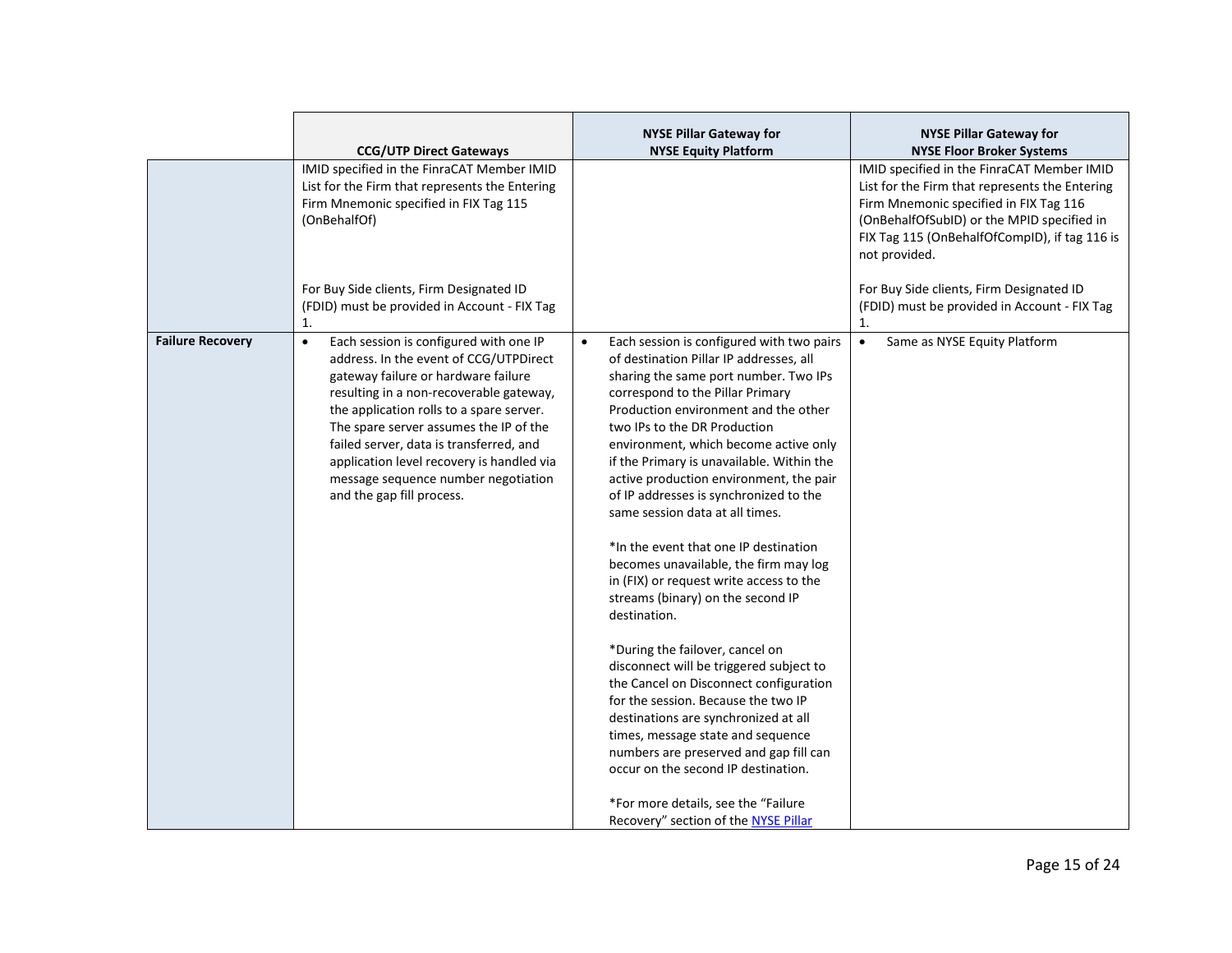|                                                                  | <b>CCG/UTP Direct Gateways</b>                                                                                                                            | <b>NYSE Pillar Gateway for</b><br><b>NYSE Equity Platform</b>                                                                                             | <b>NYSE Pillar Gateway for</b><br><b>NYSE Floor Broker Systems</b> |
|------------------------------------------------------------------|-----------------------------------------------------------------------------------------------------------------------------------------------------------|-----------------------------------------------------------------------------------------------------------------------------------------------------------|--------------------------------------------------------------------|
|                                                                  |                                                                                                                                                           | <b>Gateway FIX Protocol Specification or</b><br><b>NYSE Pillar Gateway Binary Protocol</b><br>Specification                                               |                                                                    |
| <b>NYSE Equity Platform</b><br>Order Types &<br><b>Modifiers</b> | The FIX and Binary protocol representations<br>of available order types and modifiers may be<br>found in the appendix of the following<br>specifications: | The FIX and Binary protocol representations<br>of available order types and modifiers may be<br>found in the appendix of the following<br>specifications: |                                                                    |
|                                                                  | <b>NYSE CCG FIX Gateway Specification</b>                                                                                                                 | <b>NYSE Pillar Gateway FIX Protocol</b><br>$\bullet$<br><b>Specification</b>                                                                              |                                                                    |
|                                                                  | <b>NYSE UTPDirect Gateway Specification</b>                                                                                                               | <b>NYSE Pillar Gateway Binary Protocol</b><br>$\bullet$<br>Specification                                                                                  |                                                                    |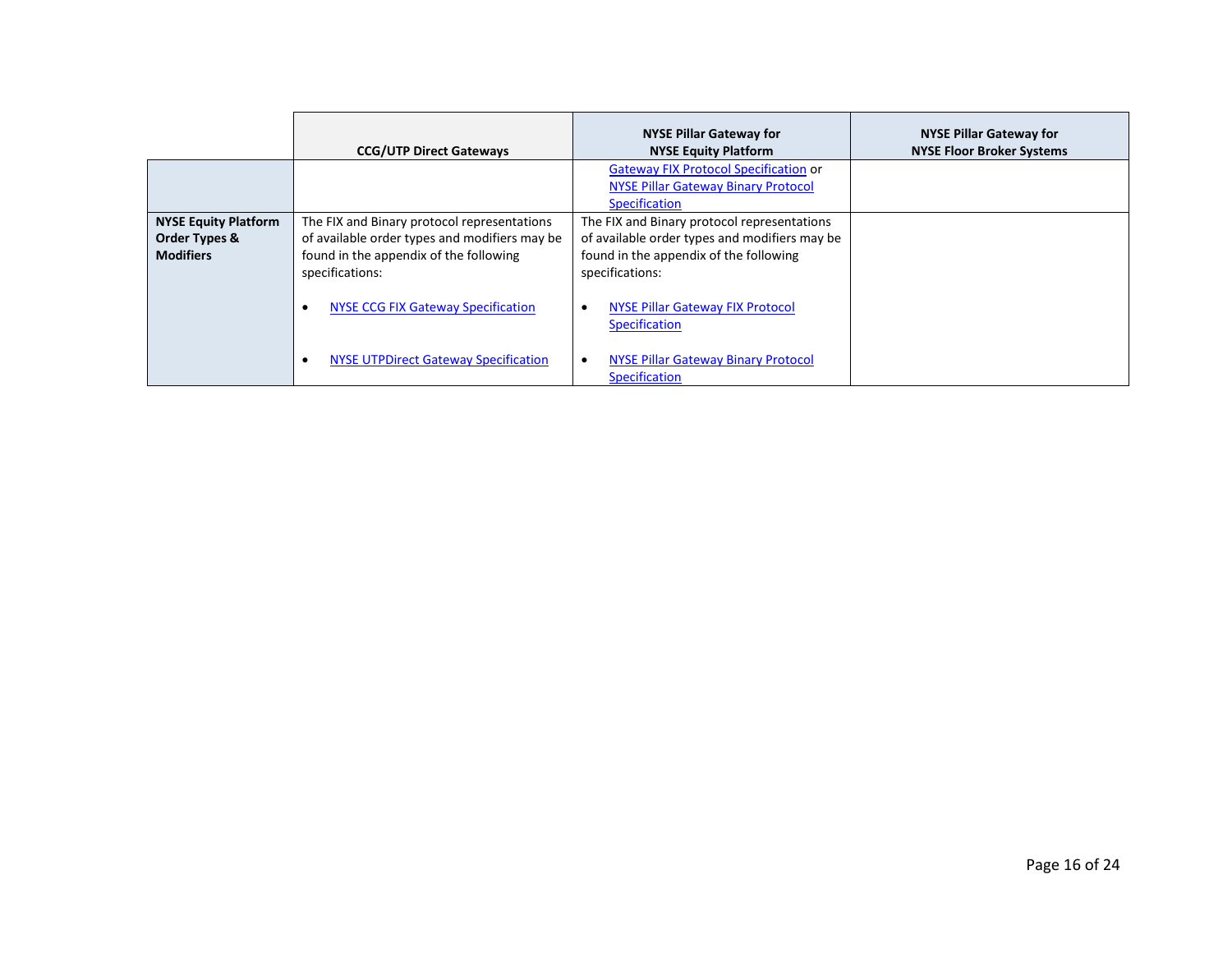### **Pillar Equity Platform Functionality Differences**

The following items are found in the document: [Functional Differences between NYSE Group Equities Platforms](https://www.nyse.com/publicdocs/nyse/markets/nyse/Functional_Differences_NYSE_Pillar.pdf)

- Click the links below to navigate directly to the corresponding page for each item. Or, manually cross-reference the items using the row numbers provided
- Depending on the firm's gateway migration path, you may choose to compare functionality across these columns in the document:
	- o **Standard Pillar Feature/Behavior** Pillar Gateway for the NYSE market will conform to the functionality specified in this column. Refer to protocol specs and order matrices for Tape A vs. B/C differences
	- o **NYSE UTP** CCG/UTP Direct functionality for Tape A symbols trading on UTP
	- o **NYSE Pillar Tape B&C Symbols & NYSE Pillar Tape A Symbols**  CCG/UTP Direct functionality for symbols trading on Pillar, with order entry facilitated via a gateway adapter

|                                                                    | <b>Row Number</b> |
|--------------------------------------------------------------------|-------------------|
| FIX "Account" (Tag 1) Length Limitation on Inbound Orders &        | 3                 |
| <b>Cancel/Replace Requests</b>                                     |                   |
| <b>ExecID and ExecRefID</b>                                        | 5                 |
| <b>Firm Identifier</b>                                             | 6                 |
| <b>Order Identifiers</b>                                           | 7                 |
| <b>Trade Identifiers</b>                                           | 8                 |
| <b>Displayed Liquidity Indicator</b>                               | 9                 |
| <b>Text on Execution Reports and Cancel/Cancel-Replace Rejects</b> | 10                |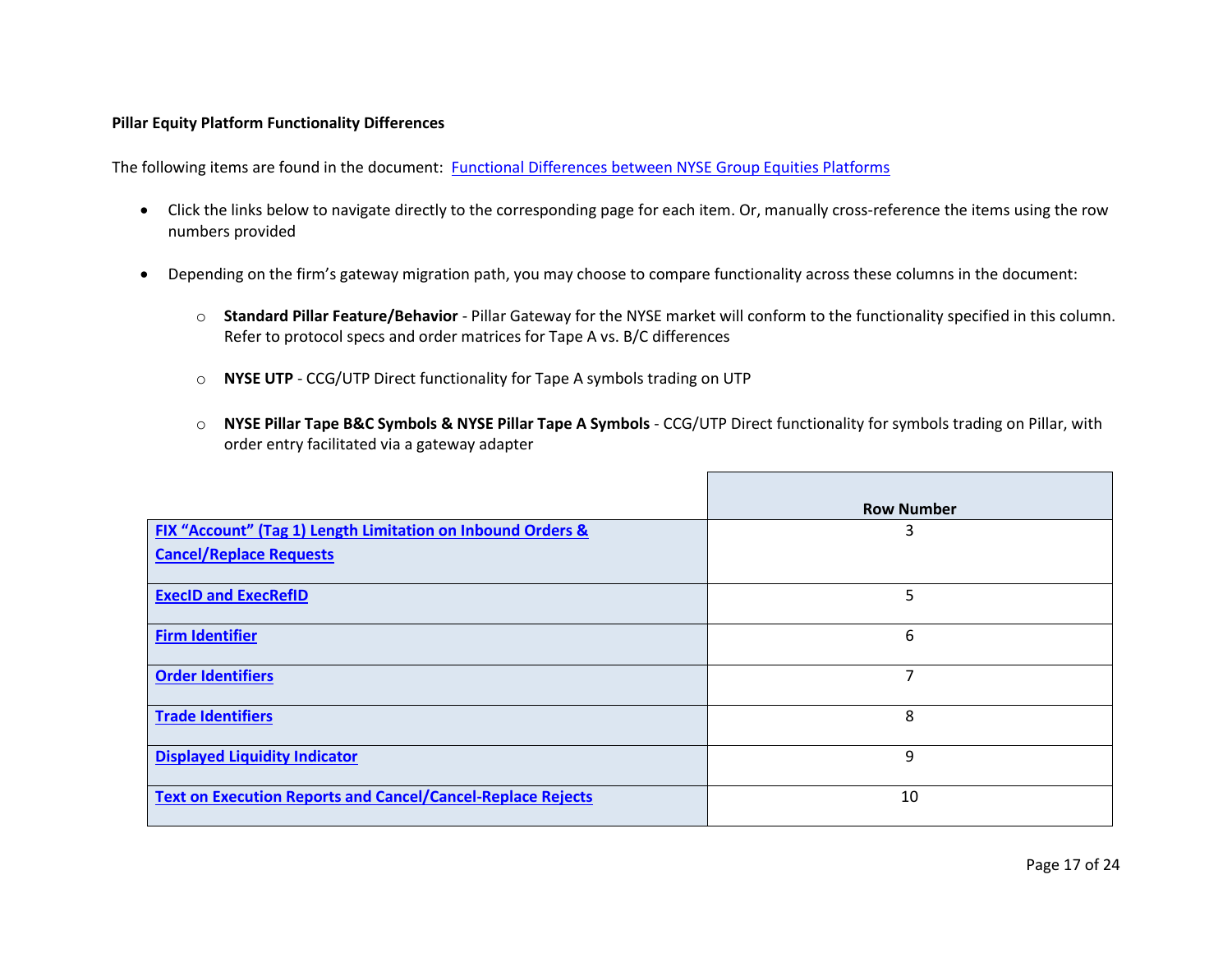|                                                                                    | <b>Row Number</b> |
|------------------------------------------------------------------------------------|-------------------|
| <b>Other Fields on Execution Reports</b>                                           | 11                |
| <b>Done for Day Messages</b>                                                       | 12                |
|                                                                                    |                   |
| <b>Max Order Price</b>                                                             | 14                |
| <b>Working Price on Outgoing Messages</b>                                          | 17                |
| <b>Retail Billing Designation (RET) on Orders from Retail Member Organizations</b> | 46                |
| <b>Cancel and Cancel-Replace Handling/</b>                                         | 48                |
| <b>Elimination of Cancel Request to Reduce OrderQty</b>                            |                   |
| <b>Pending Cancel Acknowledgements</b>                                             | 49                |
| Internal Cancel on Disconnect - Pillar to Gateway                                  | 51                |

## **Liquidity Indicator Mapping**

The table below shows the codes firms will receive on executions from the Pillar Gateway in the LiquidityIndicator field (in FIX - tag 9730) from the Pillar Equity Platforms, mapped to corresponding codes from the CCG/UTP Direct gateways.

|                                                  | <b>CCG/UTP Direct</b>  |                          |                | NYSE Pillar Gateway<br>for NYSE Equity<br><b>Platform</b> |
|--------------------------------------------------|------------------------|--------------------------|----------------|-----------------------------------------------------------|
|                                                  |                        |                          | <b>Billing</b> |                                                           |
|                                                  | <b>ExecAway Mktlnd</b> | <b>Billing Indicator</b> | Rate           | Liquidity Indicator                                       |
|                                                  | (9570)                 | (9578)                   | (9426)         | (9730)                                                    |
| <b>Executions Adding Liquidity (Non-Auction)</b> |                        |                          |                |                                                           |
| Add Regular Limit Order                          | n/a                    |                          |                |                                                           |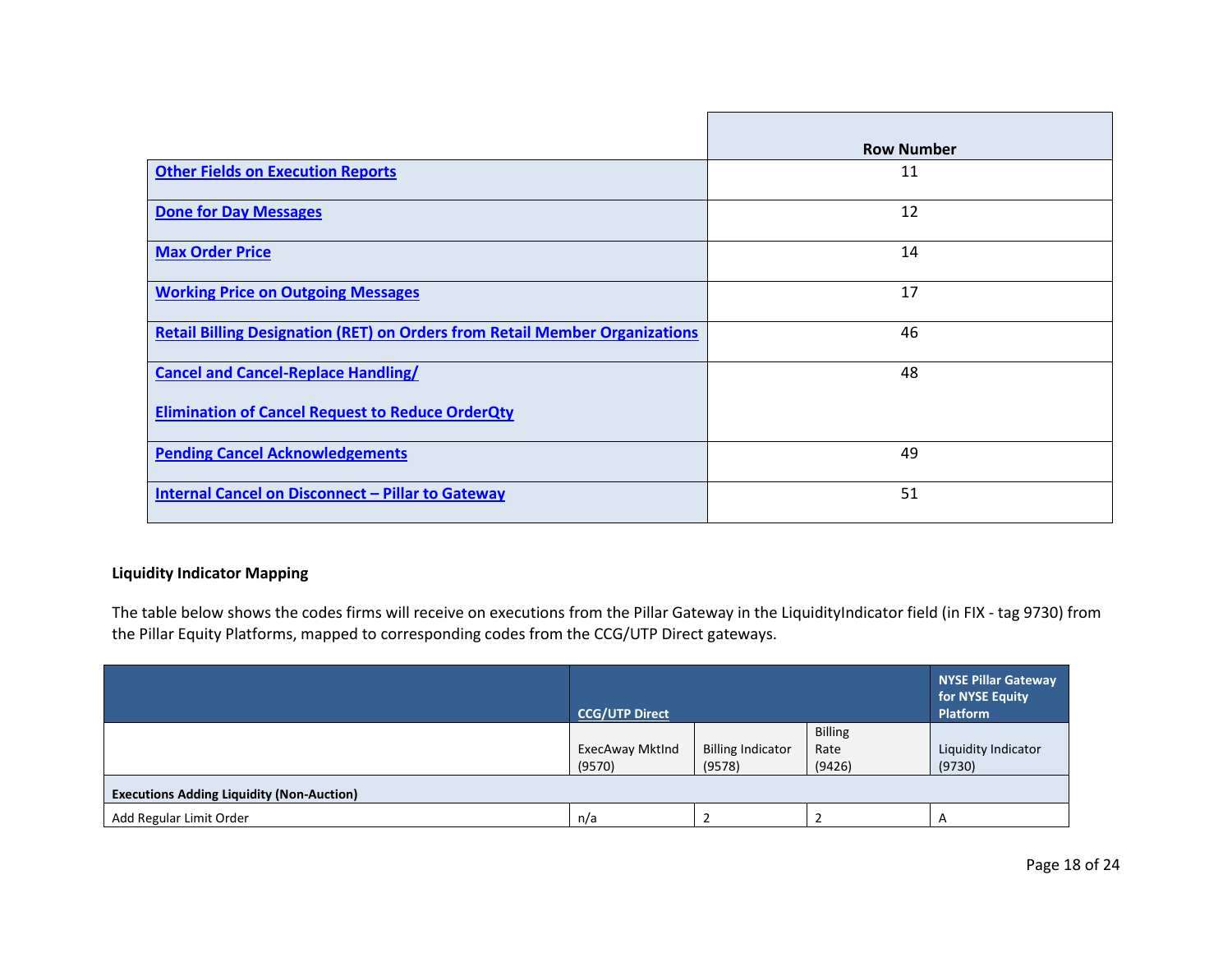|                                                                                                      | <b>CCG/UTP Direct</b>     |                                    |                                  | <b>NYSE Pillar Gateway</b><br>for NYSE Equity<br><b>Platform</b> |
|------------------------------------------------------------------------------------------------------|---------------------------|------------------------------------|----------------------------------|------------------------------------------------------------------|
|                                                                                                      | ExecAway MktInd<br>(9570) | <b>Billing Indicator</b><br>(9578) | <b>Billing</b><br>Rate<br>(9426) | Liquidity Indicator<br>(9730)                                    |
| <b>Add Sub Dollar Execution</b>                                                                      | n/a                       | $\overline{2}$                     | $\overline{2}$                   | AZ                                                               |
| Add MPL Order                                                                                        | n/a                       | $\overline{2}$                     | 12                               | AML                                                              |
| Add MPL Sub Dollar Execution                                                                         | n/a                       | $\overline{2}$                     | 12                               | AMZ                                                              |
| Add Non-Displayed Order                                                                              | n/a                       | $\overline{2}$                     | $\overline{2}$                   | <b>AND</b>                                                       |
| Add Non-Displayed Sub Dollar Execution                                                               | n/a                       | 2                                  | $\overline{2}$                   | ANZ                                                              |
| Add Non-routable Limit Order - Working at different price than display price<br>at time of execution | n/a                       | $\overline{2}$                     | $\overline{2}$                   | AB                                                               |
| Add Limit Order Setting New NBBO with Priority - Sub Dollar                                          | n/a                       | $\overline{2}$                     | $\overline{2}$                   | ASPZ                                                             |
| Add Limit Order Joining NBBO with Priority - Subdollar                                               | n/a                       | 2                                  | $\overline{2}$                   | <b>AJPZ</b>                                                      |
| Add Limit Order Setting New NBBO with Priority                                                       | n/a                       | $\overline{2}$                     | $\overline{2}$                   | ASP                                                              |
| Add Limit Order Joining NBBO with Priority                                                           | n/a                       | $\overline{2}$                     | $\overline{2}$                   | <b>AJP</b>                                                       |
| Add Limit Order Setting New BBO                                                                      | n/a                       | 2                                  | $\overline{2}$                   | ASB                                                              |
| Add Retail Provider (Tag 50=RET)                                                                     | n/a                       | n/a                                | 13                               | ARE                                                              |
| Add Retail Provider Sub Dollar (Tag 50=RET)                                                          | n/a                       | n/a                                | 13                               | AREZ                                                             |
| Add Retail Provider RPI Order                                                                        | n/a                       | 8                                  | 8                                | ARP                                                              |
| Add d-Order when Providing Discretion                                                                | n/a                       | $\overline{2}$                     | $\overline{2}$                   | <b>ADR</b>                                                       |
| <b>Executions Removing Liquidity (Non-Auction)</b>                                                   |                           |                                    |                                  |                                                                  |
| Remove Regular Limit or Market                                                                       | n/a                       | $\mathbf{1}$                       | $\mathbf{1}$                     | R                                                                |
| Remove Regular Limit IOC                                                                             | n/a                       | 1                                  | $\mathbf{1}$                     | <b>RI</b>                                                        |
| Remove Sub Dollar                                                                                    | n/a                       | 1                                  | $\mathbf{1}$                     | RZ                                                               |
| Remove Sub Dollar IOC                                                                                | n/a                       | $\mathbf{1}$                       | $\mathbf{1}$                     | <b>RIZ</b>                                                       |
| Remove MPL Order                                                                                     | n/a                       | 1                                  | 11                               | <b>RML</b>                                                       |
| Remove Sub Dollar MPL                                                                                | n/a                       | 1                                  | 11                               | RMZ                                                              |
| Remove Non-Displayed Order                                                                           | n/a                       | 1                                  | $\mathbf{1}$                     | <b>RND</b>                                                       |
| Remove Non-Displayed Sub Dollar Execution                                                            | n/a                       | $\mathbf{1}$                       | 1                                | <b>RNZ</b>                                                       |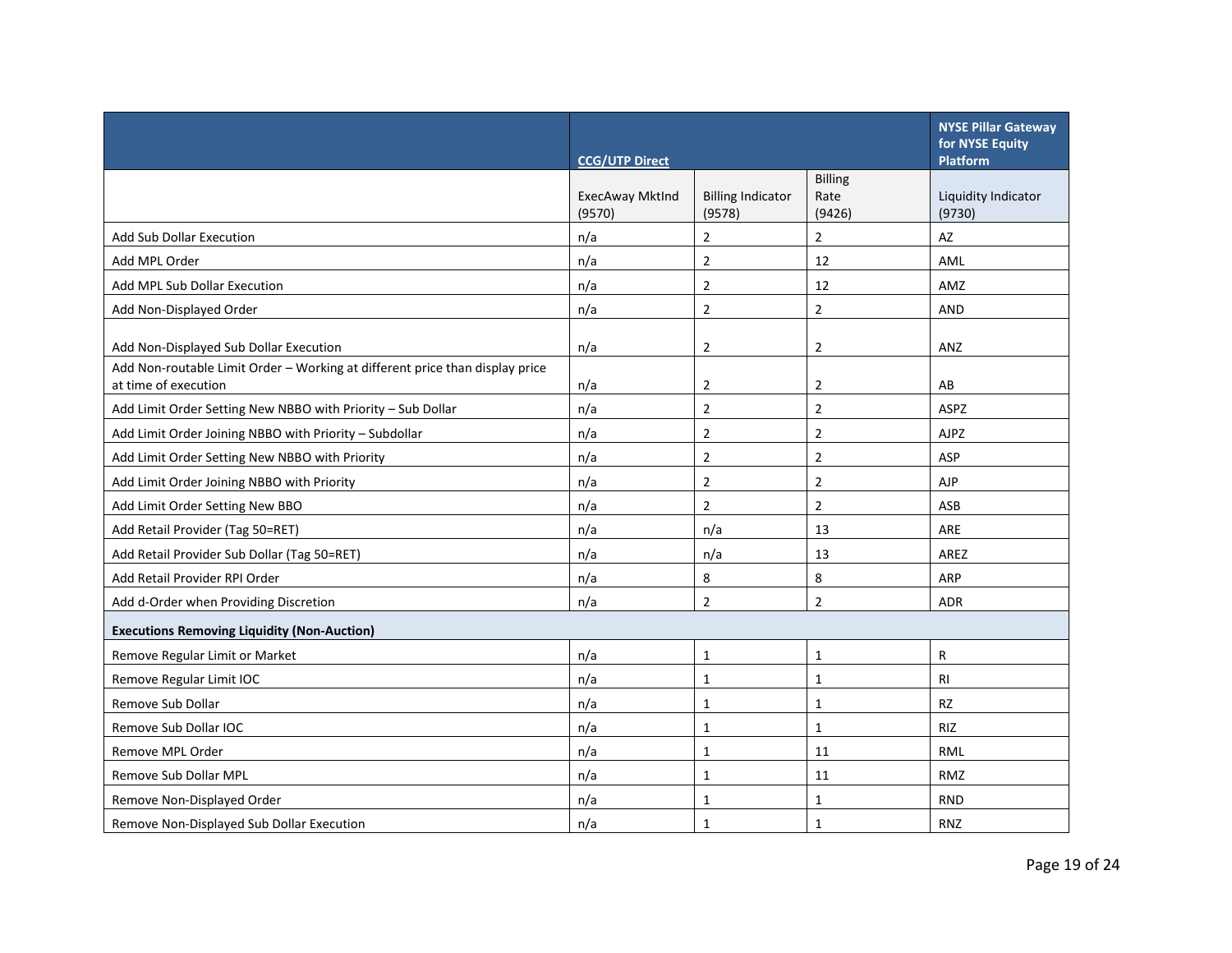|                                                                                                       | <b>CCG/UTP Direct</b>     |                                    |                                  | <b>NYSE Pillar Gateway</b><br>for NYSE Equity<br><b>Platform</b> |
|-------------------------------------------------------------------------------------------------------|---------------------------|------------------------------------|----------------------------------|------------------------------------------------------------------|
|                                                                                                       | ExecAway MktInd<br>(9570) | <b>Billing Indicator</b><br>(9578) | <b>Billing</b><br>Rate<br>(9426) | Liquidity Indicator<br>(9730)                                    |
| Remove Retail Taker Order (RT1)                                                                       | n/a                       | 9                                  | 9                                | <b>RRT</b>                                                       |
| Remove MPL Retail Taker (Tag 50=RET)                                                                  | n/a                       | n/a                                | 14                               | <b>RRM</b>                                                       |
| Remove d-Order on Arrival/Repricing or Providing Discretion as Aggressor                              | n/a                       | $\mathbf{1}$                       | $\mathbf{1}$                     | <b>RDA</b>                                                       |
| <b>Executions in Opening/Re-Opening Auctions</b>                                                      |                           |                                    |                                  |                                                                  |
| Market Day and MOO                                                                                    | n/a                       | 5                                  | 5                                | <b>OM</b>                                                        |
| Market Day and MOO - Sub Dollar                                                                       | n/a                       | 5                                  | 5                                | OMZ                                                              |
| Limit Order                                                                                           | n/a                       | 5                                  | 5                                | <b>OL</b>                                                        |
| Limit Order - Sub Dollar                                                                              | n/a                       | 5                                  | 5                                | OLZ                                                              |
| Limit on Open, Opening D-Order                                                                        | n/a                       | 5                                  | 5                                | $\mathsf{O}$                                                     |
| Limit on Open, Opening D-Order - Sub Dollar                                                           | n/a                       | 5                                  | 5                                | OZ                                                               |
| <b>Executions in Closing Auctions</b>                                                                 |                           |                                    |                                  |                                                                  |
| Market Day and MOC                                                                                    | n/a                       | $\overline{4}$                     | 4                                | <b>CM</b>                                                        |
| Market Day and MOC - Sub Dollar                                                                       | n/a                       | 4                                  | 4                                | CMZ                                                              |
| Limit Order                                                                                           | n/a                       | 6                                  | 6                                | <b>CL</b>                                                        |
| Limit Order - Sub Dollar                                                                              | n/a                       | 6                                  | 6                                | <b>CLZ</b>                                                       |
| Limit on Close                                                                                        | n/a                       | $\overline{7}$                     | 7                                | C                                                                |
| Limit on Close - Sub Dollar                                                                           | n/a                       | $\overline{7}$                     | $\overline{7}$                   | <b>CZ</b>                                                        |
| Imbalance Offset on Close                                                                             | n/a                       | n/a                                | 15                               | <b>CIO</b>                                                       |
| Imbalance Offset on Close - Sub Dollar                                                                | n/a                       | n/a                                | 15                               | CIOZ                                                             |
| D-Order Executed in Close when received prior to 25 minutes before the close                          | n/a                       | n/a                                | 16                               | <b>CED</b>                                                       |
| D-Order Executed in Close when received prior to 25 minutes before the close                          |                           |                                    |                                  |                                                                  |
| - Sub Dollar<br>D-Order Executed in Close when received between 25 and three minutes                  | n/a                       | n/a                                | 16                               | CEDZ                                                             |
| before the close                                                                                      | n/a                       | 6                                  | 6                                | <b>CMD</b>                                                       |
| D-Order Executed in Close when received between 25 and three minutes<br>before the close - Sub Dollar | n/a                       | 6                                  | 6                                | CMDZ                                                             |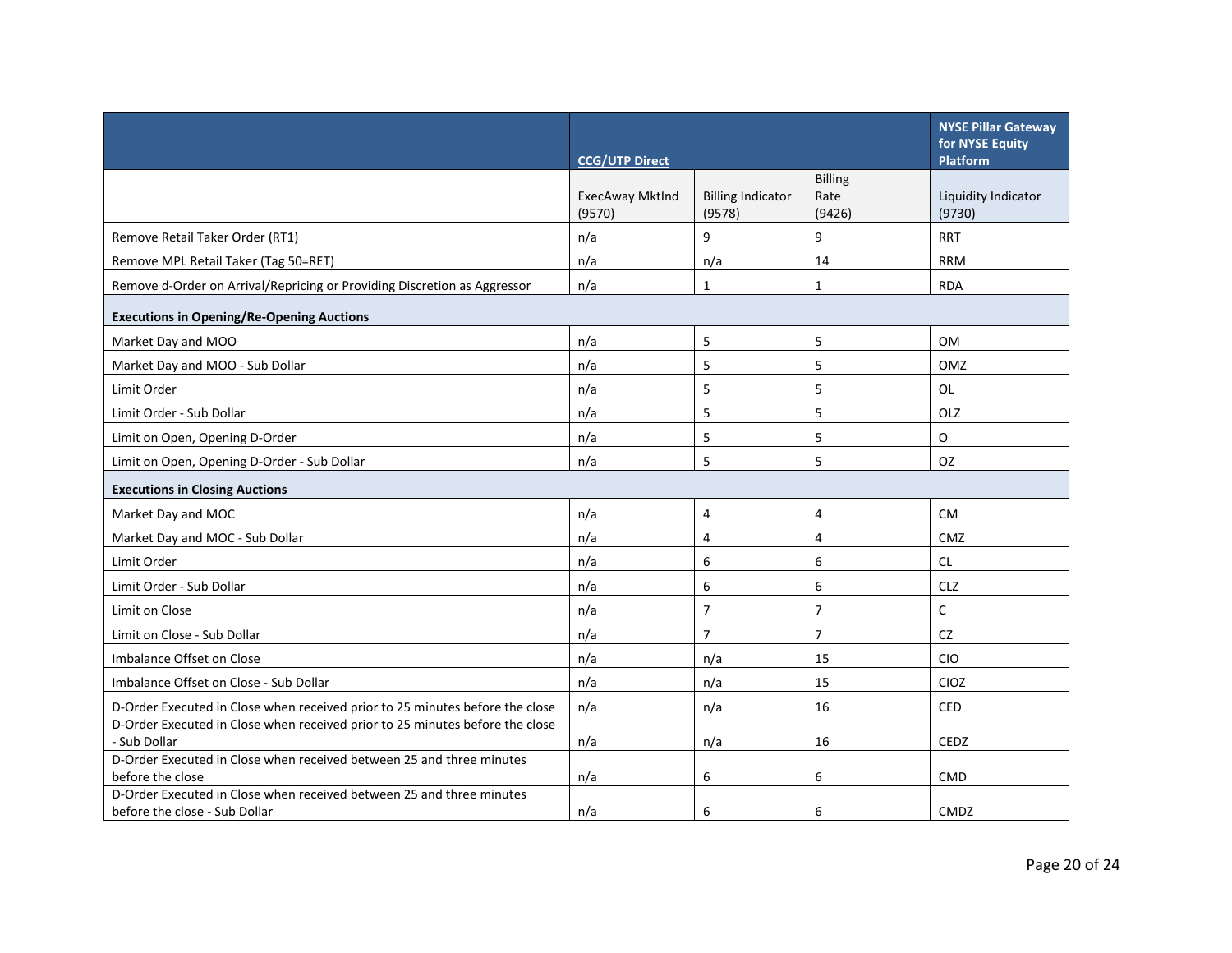|                                                                                          | <b>CCG/UTP Direct</b>     |                                    |                                  | <b>NYSE Pillar Gateway</b><br>for NYSE Equity<br>Platform |
|------------------------------------------------------------------------------------------|---------------------------|------------------------------------|----------------------------------|-----------------------------------------------------------|
|                                                                                          | ExecAway MktInd<br>(9570) | <b>Billing Indicator</b><br>(9578) | <b>Billing</b><br>Rate<br>(9426) | Liquidity Indicator<br>(9730)                             |
| D-Order Executed in Close when received after 3 minutes before the close                 | n/a                       | n/a                                | 17                               | <b>CLD</b>                                                |
| D-Order Executed in Close when received after 3 minutes before the close -<br>Sub Dollar | n/a                       | n/a                                | 17                               | <b>CLDZ</b>                                               |
| <b>Executions on Routed Orders</b>                                                       |                           |                                    |                                  |                                                           |
| Routed - NYSE                                                                            | N                         | n/a                                | N                                | XN                                                        |
| Routed - NYSE American Execution                                                         | A                         | n/a                                | A                                | XA                                                        |
| Routed - NYSE Arca Execution                                                             | P                         | n/a                                | P                                | XP                                                        |
| Routed - NYSE National Execution                                                         | C                         | n/a                                | $\mathsf{C}$                     | XC                                                        |
| Routed to NYSE American Opening/Reopening Auction                                        | A                         | n/a                                | A                                | <b>XAO</b>                                                |
| Routed to NYSE Arca Opening/Reopening Auction                                            | P                         | n/a                                | P                                | <b>XPO</b>                                                |
| Routed - NASDAQ Execution                                                                | $\mathsf{T}$              | n/a                                | $\mathsf{T}$                     | XQ                                                        |
| Routed - BATZ                                                                            | Z                         | n/a                                | Z                                | XZ                                                        |
| Routed - NASDAQ BX                                                                       | B                         | n/a                                | B                                | XB                                                        |
| Routed - FINRA ADF                                                                       | D                         | n/a                                | D                                | <b>XD</b>                                                 |
| Routed - EDGA                                                                            | J                         | n/a                                | ı                                | XJ                                                        |
| Routed - EDGX                                                                            | К                         | n/a                                | К                                | XK                                                        |
| Routed - Chicago Stock Exchange                                                          | M                         | n/a                                | M                                | XM                                                        |
| Routed - NASDAQ PSX                                                                      | X                         | n/a                                | X                                | XX                                                        |
| Routed - BATY                                                                            | Y                         | n/a                                | Y                                | XY                                                        |
| Routed - IEX                                                                             | $\vee$                    | n/a                                | $\vee$                           | XV                                                        |
| Routed - LTSE                                                                            | L                         | n/a                                | L                                | <b>XL</b>                                                 |
| Routed - MEMX                                                                            | U                         | n/a                                | U                                | XU                                                        |
| Routed - MIAX                                                                            | н                         | n/a                                | H                                | XH                                                        |
| Routed - NYSE Sub Dollar                                                                 | N                         | n/a                                | N                                | XNZ                                                       |
| Routed - NYSE American Sub Dollar                                                        | Α                         | n/a                                | A                                | XAZ                                                       |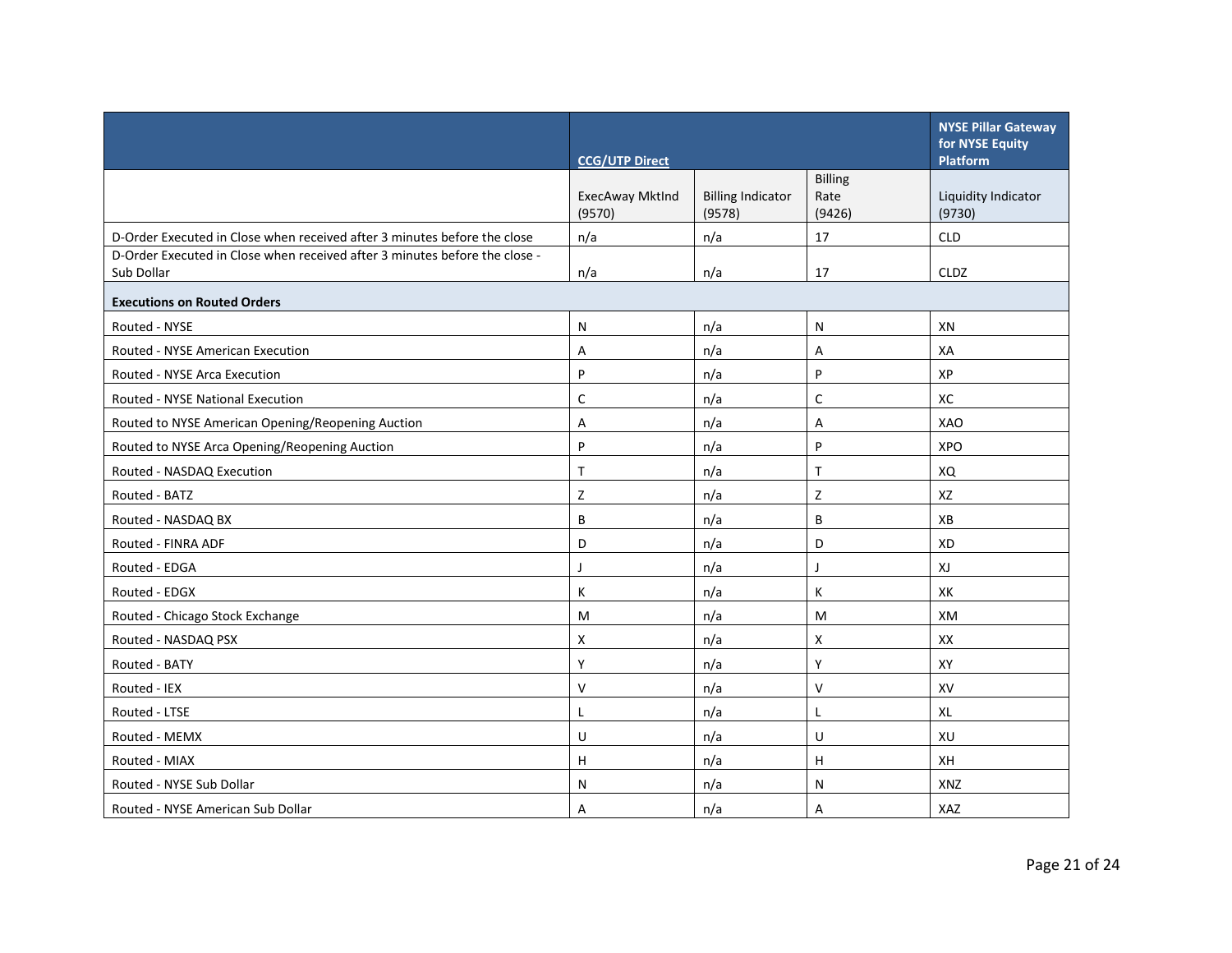|                                            | <b>CCG/UTP Direct</b>     |                                    |                                  | <b>NYSE Pillar Gateway</b><br>for NYSE Equity<br><b>Platform</b> |
|--------------------------------------------|---------------------------|------------------------------------|----------------------------------|------------------------------------------------------------------|
|                                            | ExecAway MktInd<br>(9570) | <b>Billing Indicator</b><br>(9578) | <b>Billing</b><br>Rate<br>(9426) | Liquidity Indicator<br>(9730)                                    |
| Routed - NYSE Arca Sub Dollar              | P                         | n/a                                | P                                | XPZ                                                              |
| Routed - NYSE National Sub Dollar          | C                         | n/a                                | C                                | XCZ                                                              |
| Routed - NASDAQ Sub Dollar                 | T                         | n/a                                | $\top$                           | XQZ                                                              |
| Routed - BATZ Sub Dollar                   | Z                         | n/a                                | Z                                | <b>XZZ</b>                                                       |
| Routed - NASDAQ BX Sub Dollar              | B                         | n/a                                | B                                | <b>XBZ</b>                                                       |
| Routed - FINRA ADF Sub Dollar              | D                         | n/a                                | D                                | XDZ                                                              |
| Routed - EDGA Sub Dollar                   | J                         | n/a                                | $\mathbf{I}$                     | XJZ                                                              |
| Routed - EDGX Sub Dollar                   | К                         | n/a                                | К                                | XKZ                                                              |
| Routed - Chicago Stock Exchange Sub Dollar | M                         | n/a                                | M                                | XMZ                                                              |
| Routed - NASDAQ PHLX Sub Dollar            | Χ                         | n/a                                | X                                | XXZ                                                              |
| Routed - BATY Sub Dollar                   | Υ                         | n/a                                | Y                                | <b>XYZ</b>                                                       |
| Routed - IEX Sub Dollar                    | $\vee$                    | n/a                                | V                                | XVZ                                                              |
| Routed - LTSE Sub Dollar                   | L                         | n/a                                | L                                | <b>XLZ</b>                                                       |
| Routed - MEMX Sub Dollar                   | U                         | n/a                                | U                                | XUZ                                                              |
| Routed - MIAX Sub Dollar                   | H                         | n/a                                | $\boldsymbol{\mathsf{H}}$        | XHZ                                                              |
| <b>Primary Only to NYSE American</b>       |                           |                                    |                                  |                                                                  |
| Primary Only Executed in Opening/Reopening | A                         | n/a                                | $\overline{A}$                   | XAO                                                              |
| Primary Only Adding (Non Auction)          | Α                         | n/a                                | A                                | XAA                                                              |
| Primary Only Removing (Non Auction)        | Α                         | n/a                                | А                                | XA                                                               |
| Primary Only Routed from Primary           | A                         | n/a                                | A                                | <b>XAW</b>                                                       |
| Primary Only MOC/LOC                       | Α                         | n/a                                | A                                | XAC                                                              |
| Primary Only Sub Dollar                    | Α                         | n/a                                | Α                                | XAZ                                                              |
| <b>Primary Only to NYSE Arca</b>           |                           |                                    |                                  |                                                                  |
| Primary Only Executed in Opening/Reopening | P                         | n/a                                | P                                | <b>XPO</b>                                                       |
| Primary Only Adding (Non Auction)          | P                         | n/a                                | P                                | <b>XPA</b>                                                       |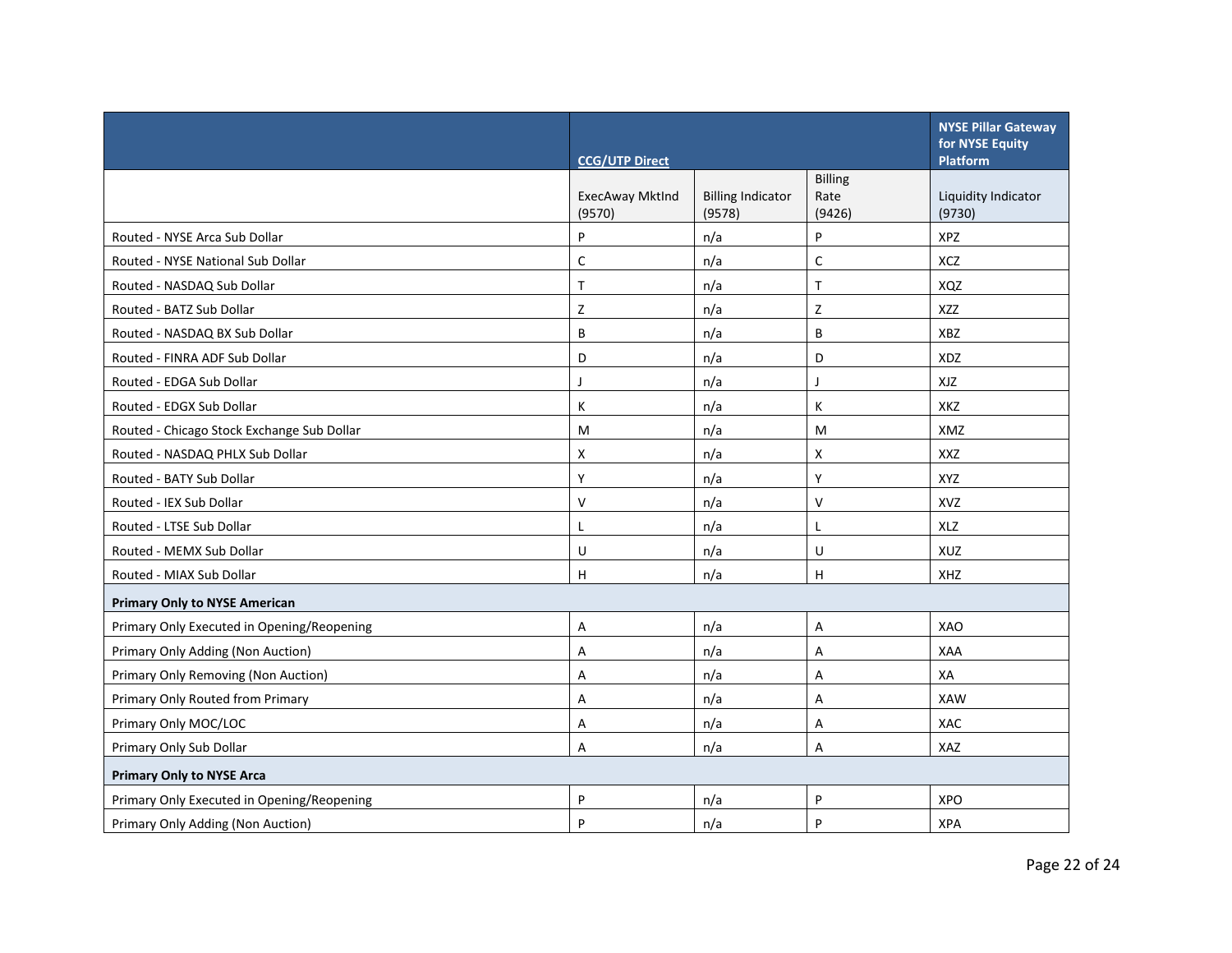|                                                  | <b>CCG/UTP Direct</b>            |                                    |                                  | <b>NYSE Pillar Gateway</b><br>for NYSE Equity<br><b>Platform</b> |
|--------------------------------------------------|----------------------------------|------------------------------------|----------------------------------|------------------------------------------------------------------|
|                                                  | <b>ExecAway Mktlnd</b><br>(9570) | <b>Billing Indicator</b><br>(9578) | <b>Billing</b><br>Rate<br>(9426) | Liquidity Indicator<br>(9730)                                    |
| Primary Only Removing (Non Auction)              | P                                | n/a                                | P                                | <b>XP</b>                                                        |
| Primary Only Routed from Primary                 | P                                | n/a                                | P                                | <b>XPW</b>                                                       |
| Primary Only MOC/LOC                             | P                                | n/a                                | P                                | <b>XPC</b>                                                       |
| Primary Only Sub Dollar                          | P                                | n/a                                | P                                | <b>XPZ</b>                                                       |
| <b>Primary Only to NASDAQ</b>                    |                                  |                                    |                                  |                                                                  |
| Primary Only Adding/Removing Liquidity           | $\mathsf{T}$                     | n/a                                | $\mathsf{T}$                     | <b>XQA</b>                                                       |
| Primary Only Sub Dollar                          | T                                | n/a                                | T                                | XQZD                                                             |
| <b>Primary Only to BATZ</b>                      |                                  |                                    |                                  |                                                                  |
| Primary Only Adding/Removing Liquidity           | Z                                | n/a                                | Z                                | <b>XZA</b>                                                       |
| Primary Only Sub Dollar                          | Z                                | n/a                                | $\mathsf Z$                      | <b>XZZD</b>                                                      |
| <b>Primary Only to IEX</b>                       |                                  |                                    |                                  |                                                                  |
| Primary Only Adding/Removing Liquidity           | $\vee$                           | n/a                                | $\vee$                           | <b>XVA</b>                                                       |
| Primary Only Sub Dollar                          | V                                | n/a                                | $\vee$                           | <b>XVZD</b>                                                      |
| <b>Primary Only to LTSE</b>                      |                                  |                                    |                                  |                                                                  |
| Primary Only Adding/Removing Liquidity           | L                                | n/a                                | L                                | <b>XLA</b>                                                       |
| Primary Only Sub Dollar                          |                                  | n/a                                | L                                | <b>XLZD</b>                                                      |
| <b>Executions on Cross Orders</b>                |                                  |                                    |                                  |                                                                  |
| Floor Broker Cross (regular and 72D)             | n/a                              | n/a                                | 18                               | ZB                                                               |
| Floor Broker Cross (regular and 72D) - Subdollar | n/a                              | n/a                                | 18                               | <b>ZBZ</b>                                                       |